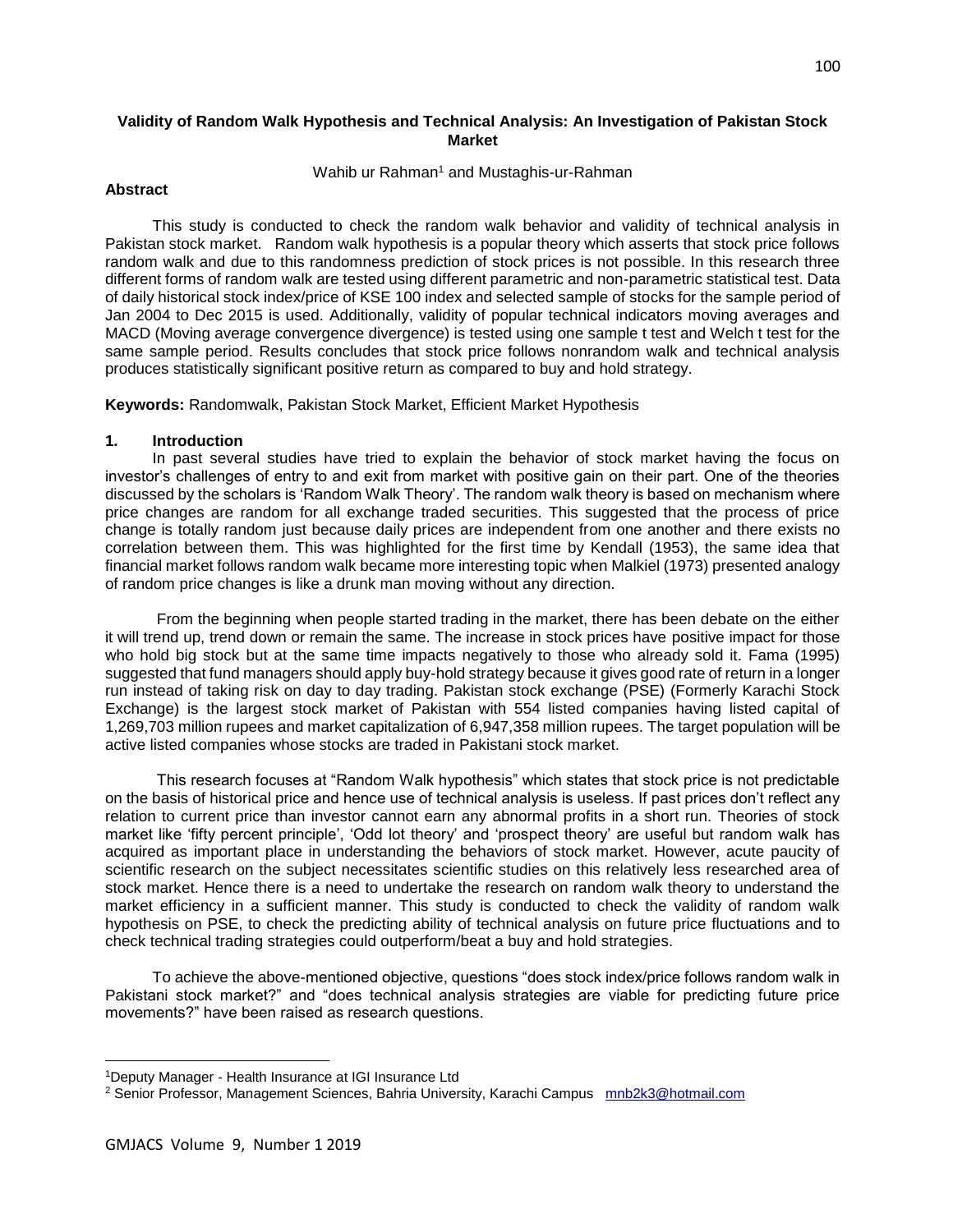This research fills the gap by examining the behavior of stock market using random walk hypothesis in Pakistani stock markets and results give a better insight regarding behavior of PSE. Random walk and EMH was tested by many of the researchers but the forecasting ability of the technical analysis and validity of outperforming the market and buy and hold strategy has not been tested scientifically for Pakistani stock market. This study will be beneficial both for current and prospect investors and all stake holders of Pakistani stock market.

## **2. Literature Underpinning**

 The concept of random walk hypothesis first used by Louis (1900) in his Ph.D thesis titled "The Theory of Speculation Theory of speculation states that "There is no useful information contained in historical price movements of securities". The same concept was later suggested by Cootner (1964) in his book titled "The Random Character of Stock Market Price". The term 'Random Walk' gained popularity in 1973 from a book, "A Random Walk Down Wall Street, by Burton Malkiel, a Professor of Economics at University of Princeton, and was used earlier in Fama's (1965) article "Random Walk In Stock Market Prices". The theory of stock prices' movement randomly was proposed by Maurice Kendall (1953) in his paper, titled "The Analysis of Economic Time Series" in Estimating the movement of stock prices and their returns has been researched by many financial engineers and financial analyst working in the field of finance. The main interest of the traders is to find out that price at which buying and selling of stock is less risky with maximum returns. Professional traders and investments analysts in financial markets normally uses combination of fundamental and technical analysis to check both fundamentals like company financial position and companies' future strategies and technical parts such as price movement, increase and decrease in volume etc. They make investment decisions based on those analyses to get better investment results. Fundamental analysis is the classic way involving a detailed study and digging out the company's information both publicly available and insider information such income statements, balance sheets, growth rates, financial ratio as described by Murphy (1999). But as far as technical analysis is concern the case is totally reverse it assumes that fundamentals are already reflected in the price so only the historical price can depict some trends. Practitioners and users of this technique study price patterns and plot different charts for understanding the trends in it (Turner, 2007).

 While technical analysis uses different technical indicators to forecast future market trend. The indicators include trend indicators, volume indicators and oscillators. Dow believed that the stock market is a better proxy to measure of overall business conditions within the nation economy and by analysis of market one can depicts trends and the direction of individual stocks.

Dow (1900) discussed six standard pillars of technical analysis as follows:

- a. market moves with a particular trend: primary trend, secondary trend and a minor trend.
- b. market has three phases accumulation phase<sup>1</sup>, distribution phase and public participation phase/absorption phase.
- c. market on average will move the same direction as their correlated market.
- d. volume is directly related to the trend.
- e. trends always continue and if there is slight disturbance in the trend there will be a reversal soon.

# **2.1 Theoretical Framework**

 The Random Walk Hypothesis (RWH) is a financial theory which states that "*the prices of a stock market cannot be predicted because these prices follow a unique random pattern"* that cannot be fully extracted. This random pattern of price change will always set or impose limits to gain above market return. This was traced by Maurice Kendall (1953) this theory cause surprise when Malikeil (1973) wrote "*A Random Walk Down Wall Street".*

Random Walk Model :  $X_t = X_{t-1} + \varepsilon$ 

 $\overline{\phantom{a}}$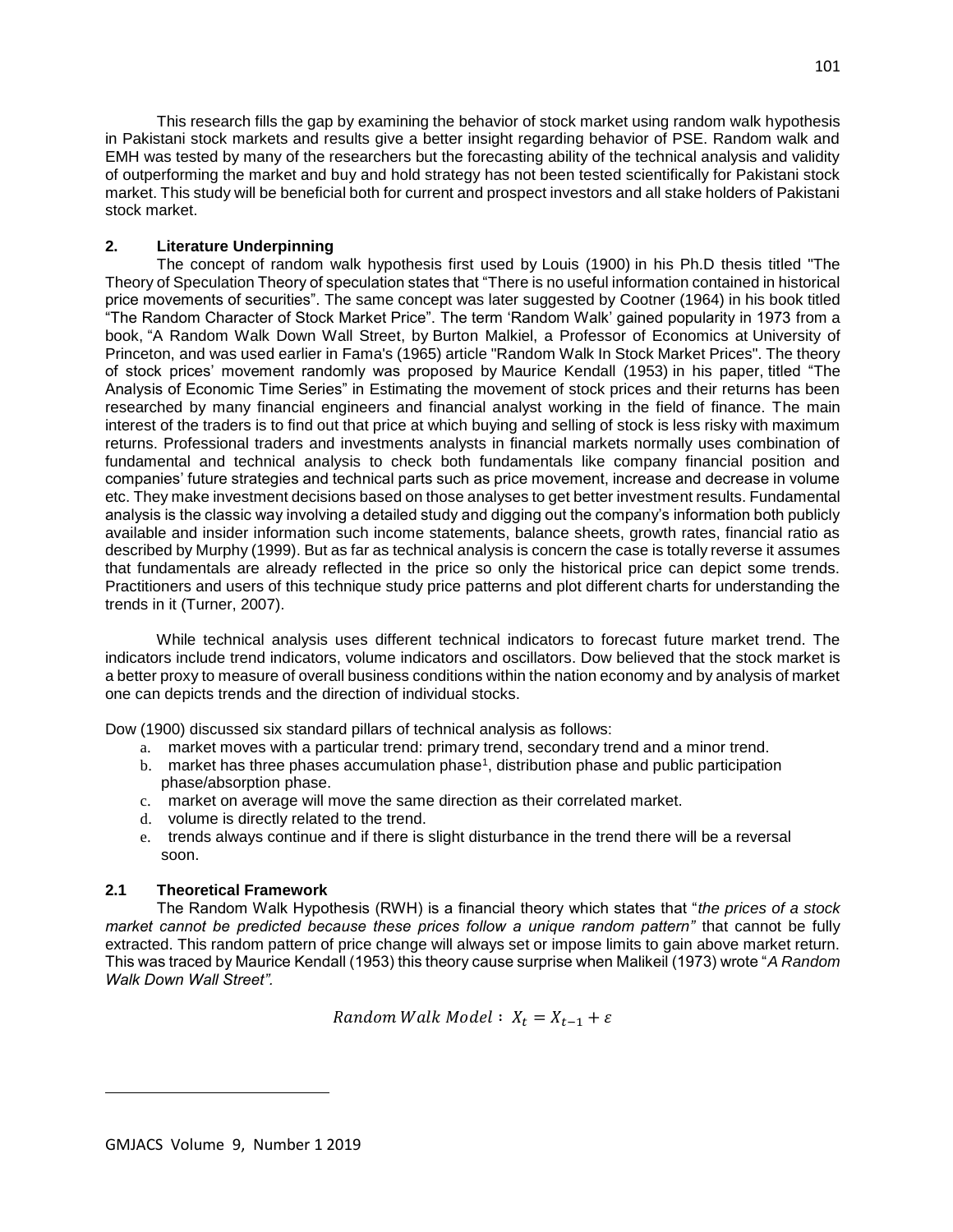Where Xt is today's stock price and Xt-1 is yesterday's price and  $\varepsilon$  is a white noise error term with zero mean variance. Cambell, Lo & Mackinlay (1998) illustrate three forms of random walk model. Random Walk 1 (RW1) is the standard form of random walk hypothesis which states that returns are independent and identically distributed. This IID returns indicate that past price movement contains no information regarding upcoming price fluctuations.

 RW1 has most restrictive assumption that successive price change is always independent and identically distributed (IID) variable. Assumption identically distributed in (RW1) is not plausible for stock prices over longer time span due to countless changes in economic, social, technological and institutional environment. The Random Walk 2 (RW2) relax the assumption of (RWI) to include the process with independent but no identically distributed (INID) increments (Ahmed 2015). In Random Walk model 3 (RW3) the assumption of independence is taken out. However successive price change must not be correlated with each other. (RW3) is the weakest form of Random walk hypothesis which uplift the assumptions in (RW1) and (RW2).

 *Stock price change are independent of each other and they have some probability distribution associated with them. It also states that over a period of time, prices maintain an ongoing up trend* (Gujarati 2009). If a stock market is said to be following the random walk process, it follows a random and unpredictable path. The random walk hypothesis also states that a stock market price follows stochastic process, making the prediction and estimation of prices more difficult (Brooks 2008). The same idea is derived from the thread of market efficiency which asserts that future stock market movements have no correlations with past movements. The movement of share prices on day one does not affect the movement of share prices on subsequent days (Black 1990). Random walk is the path of a variable over time that shows no predictable patterns at all. If stock price p, follows a random walk, the value of price p in any period will be equal to the value of price p in the period before or subsequent period, plus or minus some random variable or disturbance (Brooks 2008).The random walk hypothesis (RWH) concludes that the present market price is the only best picture of the future market prices with an error or disturbance term that is not deterministic in nature. Hence the future time period price is not anybody's estimate. In an efficient market it is not possible to make abnormal profit on the basis of past or historical information hence the expected value future price conditional to past prices should be zero. The more efficient a market is the more random and unpredictable and random the market returns would be. In the most efficient market the future prices will be random and the prices formation is always assumed to be a stochastic process with mean in price change or return is equal to zero (Black 1990). Random walk process is the main concept behind efficient market hypothesis but one cannot say that if market are efficient then stock price follows random walk. However they are linked with each other. Summers and Poterba (1986) is of the view that contradicting the random walk hypothesis in a given market may only mean that the results obtained are steady with the particular martingale process of random walk. From existing literature, it is hard to say how much reliable this theory is as there are prove that supports both sides of the debate. This research thus aims at drawing conclusions based on whether price changes are not dependent of each other in the Pakistani Stock Market. The random walk hypothesis is closely associated to the weak form of the efficient market hypothesis in that current stock price already incorporates all known information of the past stock prices. If a stock market follows the random walk process, prices quickly absorb new information both internal and external and it is not possible to act so quickly and take advantage of the same.

#### **2.1.1 The Efficient Market Hypothesis**

 Introduced by Fama (1970) and investment theory that is based upon market efficiency state that it is impossible to beat the market because current stock price contain all relevant information and one cannot outperform the market. This theory is based upon the assumption that security price changes are randomly distributed and this random price movement is due to market incorporation of new information.

 The concept of stock prices followed a random walk is linked to that of the EMH. The proposition is that investors react rapid to any informational advantages they have so that eliminating profit opportunities. Thus, prices always fully reflect the information and no excess return can be made from information-based trading strategies (Lo & MacKinley 1998). This leads to a random walk where the more the efficient market exist the more random the sequence of price changes.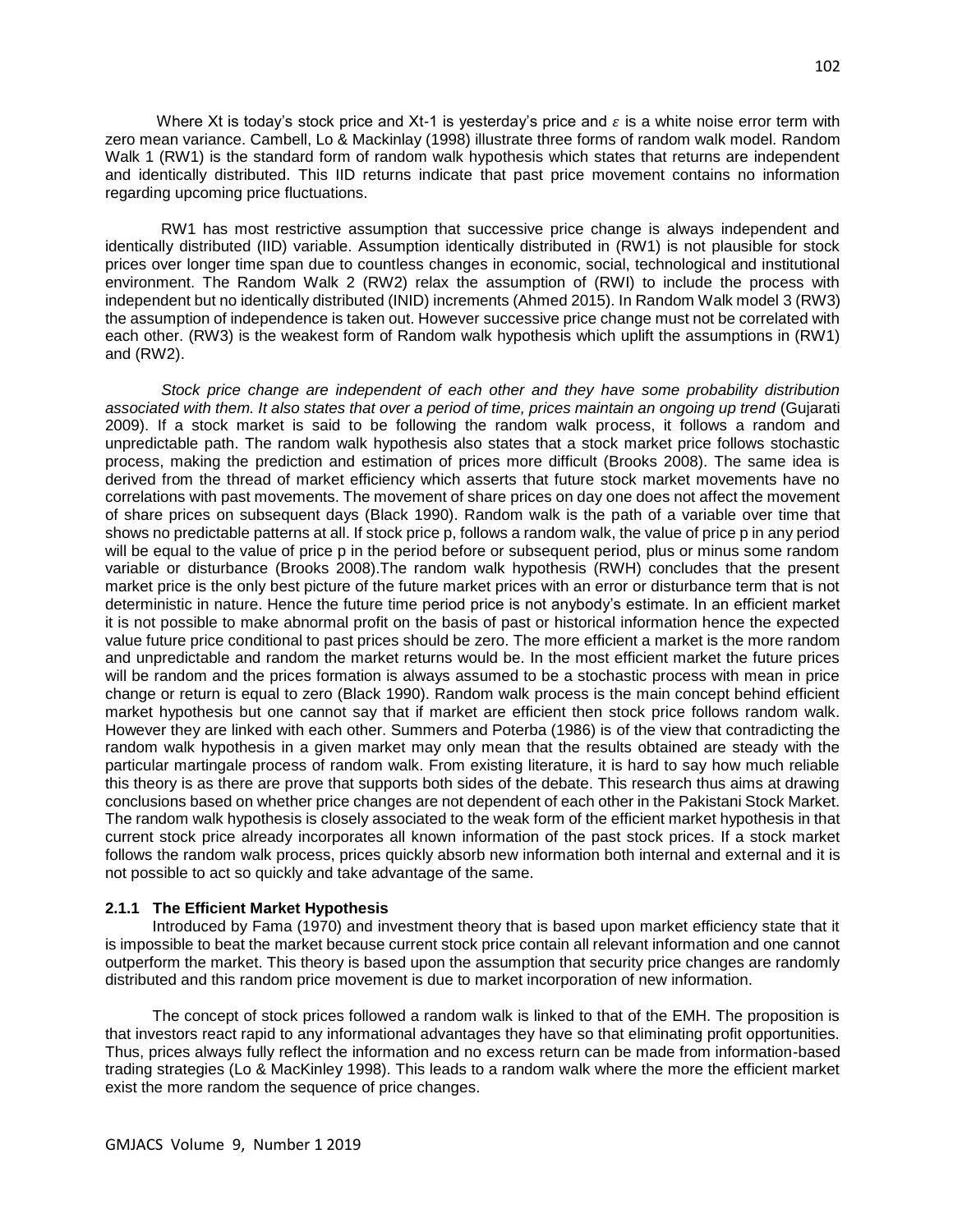*2.1.1. Strong form Efficiency* states that share price reflect all public and private information in it, hence it is impossible to gain excess return. Investor should follow buy and hold strategy. Investor cannot gain abnormal returns by quantifying the undervalued or overvalued conditions.

*2.1.2 Semi- Strong form Efficiency* states that share price reflect all public information only the insiders are able to beat the market. Neither fundamental nor technical analysis will help to outperform the market. In semi-strong-form efficiency, only the insiders who know the inner condition of a company can be able to gain excess return. Semi-strong-form efficiency concludes that both fundamentalist and chartist cannot accurately produce returns above market (Black 1990).

*2.1.3 Weak form Efficiency* states that all information is already incorporated in current price of stock. Companies' fundamentals can be used to outperform the market while technical analysis has no validity. Efficient market hypothesis is associated with the idea of random walk in defining randomness of the price pattern. In weak-form efficiency, one cannot estimate price movement of stock by observing historical prices. This weak form of efficiency also states that one can still use fundamental analysis but technical analysis is not viable.

 If the stock price of today is not correlated with yesterday's price, one can say that stock prices is pattern less. According to Blake (1990) weak form of EMH does not require that prices evolve near equilibrium, but only that market participants (rational or irrational) should not be able to regular profit from market inefficiencies*.* From the above explanation of three forms of efficient markets the most important form is weak form efficient market and it is the main point of consideration for researchers because by using technical analysis strategies in weak form inefficient markets future stock prices can be predicted on the basis of the past and historic stock prices.

## *2.1.4 Behavioral Finance*

 Efficient market hypothesis assumed all of the participant in market behave rationally, however most of psychologist proved that this world has different people with different opinions. Specifically, behavior finance comfits the EMH through observed patterns of choice. Kahneman & Tversky (1979. p 36) introduced "*The prospect theory"* is considered one of the key concepts of behavior finance. This theory can be further elaborated that choices can be made by people where the probabilities of outcome or events are known. In contrast with expected utility theory, the prospect theory says that individuals are more concerned with the losses as compared to gain.

# *2.1.5 Technical Analysis*

 Technical Analysis is the strategy of forecasting of future financial price movements based on an examination of past price movements. Origin of technical trading strategies is Dow Theory. Dow believed that the stock market is a better proxy of measuring overall economic growth and stability of any country and by analysis and estimations one can get good profits in the market. There are three parts of technical analysis that are directly related to Dow Theory. The first and the most important pillar is that stock market follows trends. Hence technical analysis is used to analyses trends. The second pillar is that recognized trend persist and the last pillar is that volume is in line with trend. If the price goes up there will be the volume goes down and the contra result appears for bear market (Allan 2017). One of the most important assumptions of the technical analysis is that human nature and their action are constant over time. "*Supporter of technical analysis found that there is a huge difference between assumed value and the market value of stock price"* (Edwards & Magee 1997, p 62).

# **3. Methodology**

 $\overline{\phantom{a}}$ 

 This research is quantitative in nature based on archival research design. Data of KSE 100 index for the period of Jan 2004 to Dec 2015 has been used for analysis and for individual indices stratified random sampling technique has been used from which, stock will be selected from each sector. In stratified random sampling<sup>1</sup> the population of listed companies in Pakistan Stock Exchange is divided with respect to sector (Strata) so that representation of each sector incorporated in the sample and used market capitalization as a proxy. Top 20 performing companies registered with PSE have been selected from different sectors on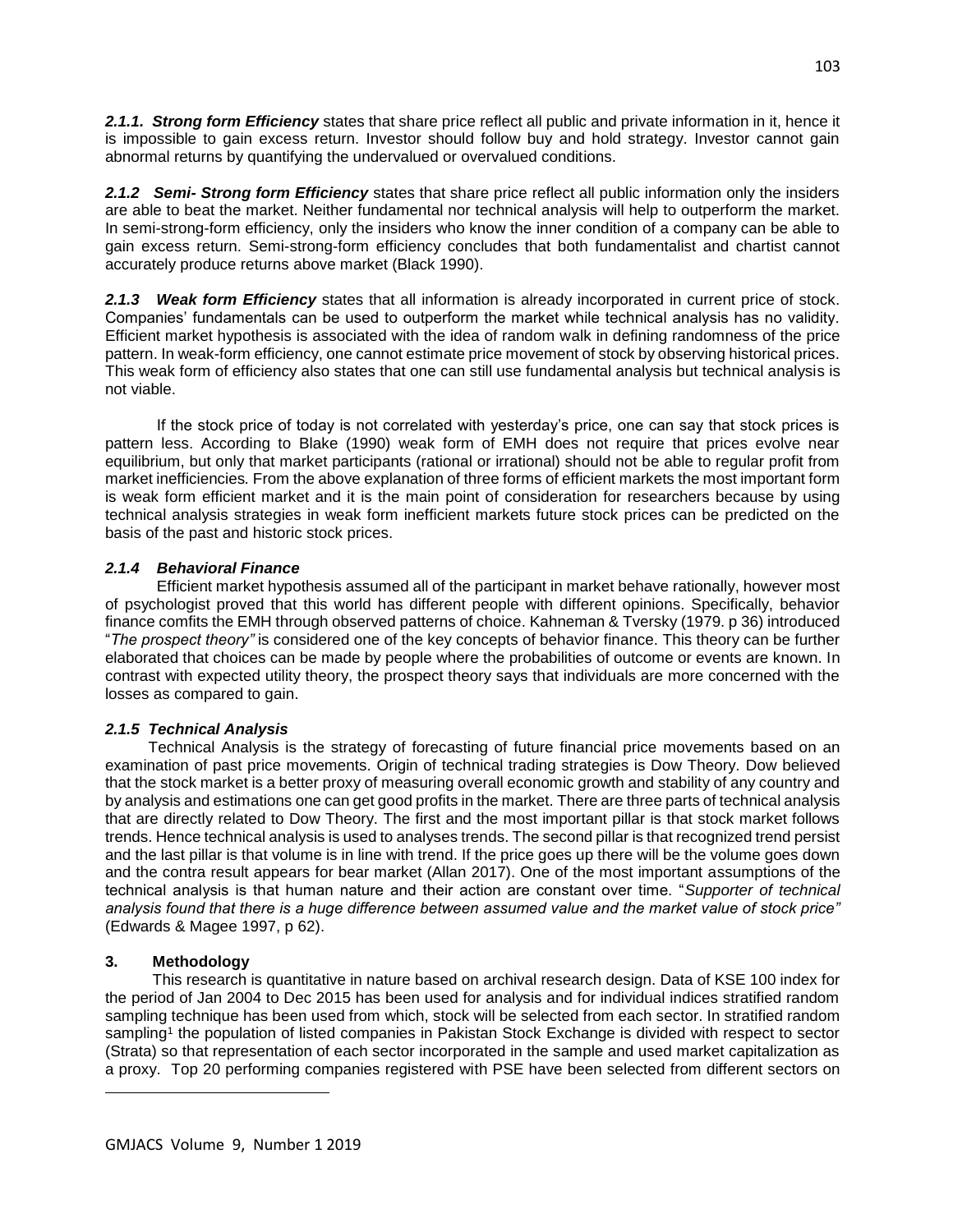the basis proportionate market capitalization and from those 8 companies are extracted having available data of the selected period above. These companies' data have been accessed from the websites of PSE, companies' websites and their annual/financial reports.

### *3.1 Testing Random Walk Hypothesis*

 The Simplest version of random walk (RW1) is IID returns in which the price is given by following equation

Random Walk Model: 
$$
X_t = \mu + X_{t-1} + \varepsilon
$$

Where  $\varepsilon \sim$  IID (0, $\sigma^2$ ) and u is expected price change or *drift* and IID (0, $\sigma^2$ ) denote that  $\varepsilon$  is independent and identically distributed with mean 0 and variance $\sigma^2$ .

The restriction of IID returns is not convincing and specially when applies this on financial data that spread around several decades and if one assume the marginal distribution of the data varies over time it will become impossible to conduct inference since the sampling distribution of even the most basic statistics cannot be derived. So (RW2) can only be tested through technical analysis.

Random walk 3 (RW3) the most tested in the research can be obtain by uplifting independence of assumption on (RW2) with dependent but uncorrelated increment/returns. This is perhaps the weakest form of random walk (RW).

 To test the hypothesis of non-random, walk this research is considering all three forms of random walk describe by Campbell, Lo & MacKinlay (1998) and will be using different parametric and non-parametric statistical test. Distribution of return test, Run test and BDS test for *Random walk 1* RW (1). Technical analysis for *Random walk 2* RW (2). Q-test, Autocorrelation test for *Random walk 3* RW (3) and last but not the least the property of all three types of random walk which is the linearity of increments is tested using variance ratio test.

### *3.2 Normality of Stock Returns*

 Stock prices follows random walk this statement is used quite often in the literature books and this is because of the fact that if stock price follows random path than investor will earn random returns. This is because of the fact that if stock price follows random walk than the return obtains from these stocks should be IID and according to central limit theorem the limiting distributions of these returns must follow normal.

## *3.3 Chi-Square Goodness of Fit Test*

 The chi-square test Snedecor & Cochran (1989) used to test from which population sample data belongs to. The chi-square goodness of fit test is used to test the hypothesis that data comes from a normal distribution or not.

Ho: The Stock Return follows Normal Distribution.

Ha: The Stock Return doesn't follow Normal Distribution

Test Statistics:

$$
X^2=\frac{\sum (Oi-Ei)^2}{Ei}
$$

Rejection Criteria: Reject Ho if *X<sup>2</sup> cal*>*X<sup>2</sup> tab*

## *3.4 Anderson Darling Test*

 The Anderson-Darling test Stephens (1974) is used to test from which population sample data belongs to. The Anderson-Darling statistic also used the same phenomena to test whether a particular time series follows specific distributions.

H<sub>0</sub>: The Stock Returns follows Normal distribution.

Ha: The Stock Returns do not follow Normal distribution.

Test Statistic:

The Anderson-Darling test statistic is defined as

 $A^2 = -N - S$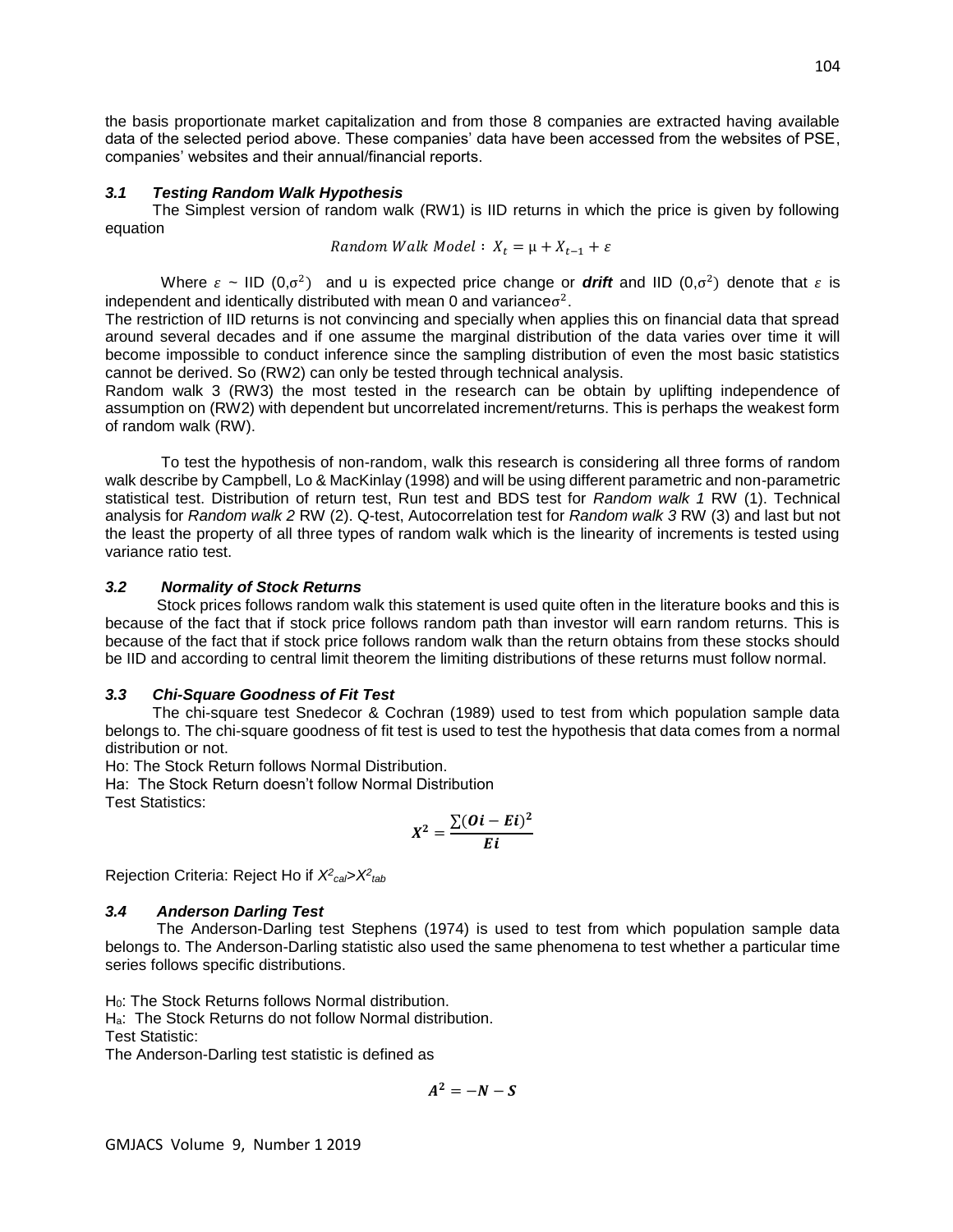Where,

$$
S = \sum_{i=1}^{N} \frac{(2i-1)}{N} [ln F(Yi) + ln(1 - F(Yn + 1 - i)]
$$

## *3.5 Run Test*

 A Run Test (Bradley, 1968) is a non-parametric test and is used to examine if the returns are random or not. This test analyze total Runs ( *R* ) presented in series of return, in order to verify whether there are small or large quantities *R* , which reflect non randomness in the data. The purpose of the test is to determine the number of major and minor spurts the average return of stocks. Below is the test statistic.

$$
Z = \frac{R - U}{\sigma}
$$
  
Mean  $E(R) = \frac{2N_1N_2}{N} + 1$   
Variance  $\sigma^2 = \frac{2N_1N_2(2N_1N_2 - N)}{(N^2)(N - 1)}$ 

Note:  $N = N_1 + N_2$ 

Where  $N_1$  and  $N_2$  are the number of higher and lower returns respectively. The null hypothesis of independent and identically distributed (IID) will be rejected if P-value is less than the selected level of confidence interval.

H<sub>0</sub>: The Stock Returns are independent and identically distributed (IID) Ha: The Stock Returns are not independent and identically distributed.

The test statistic is defined as Test Statistic:

$$
Z=\frac{R-U}{\sigma}
$$

Decision Rule: If p-value is less than confidence interval generally accepted 5% or 10%, reject the hypothesis of IID returns.

#### *3.6 BDS Test*

 Brock et al. (1996) developed a test for checking time dependence in a series. This test concludes whether a series of variables are random walk with the property of IID (independent and identically distributed, Null hypothesis is that the successive price change are IID (independently and identically distributed) and alternate hypothesis is that successive price change are dependent either linear or nonlinear. The BDS test uses "*correlation dimension"* introduced by Grassberger and Procaccia (1983). To perform the test for a sample of n observations {x1,……..,xn}, an embedding dimension m, and a distanceε, the correlation integral  $Cm$  (n,  $\varepsilon$ ) is estimated by :

$$
C_m(n,\varepsilon) = \frac{2}{(n-m)(n-m+1)} \sum_{x=1}^{n-m} \sum_{t=s+1}^{n-m+1} I_m(x_s, x_t, \varepsilon)
$$

Test statistics is given below with the null hypothesis of IID increments.

$$
W_m(\varepsilon) = \sqrt{\frac{n}{V_m}} (C_m(n,\varepsilon) - C_1(n,\varepsilon)^m)
$$

## *3.7 Autocorrelation Test*

 Random walk 3 (RW3) talks about dependent but uncorrelated increment to check this autocorrelation function of the series of price change will be plotted to check weather auto correlation exist in the return series. ACF can be defined at lag k, as

$$
\rho(h) = \frac{\gamma(h)}{\gamma(0)} = \frac{COV(Y_t, Y_{t+h})}{\sigma_t^2}
$$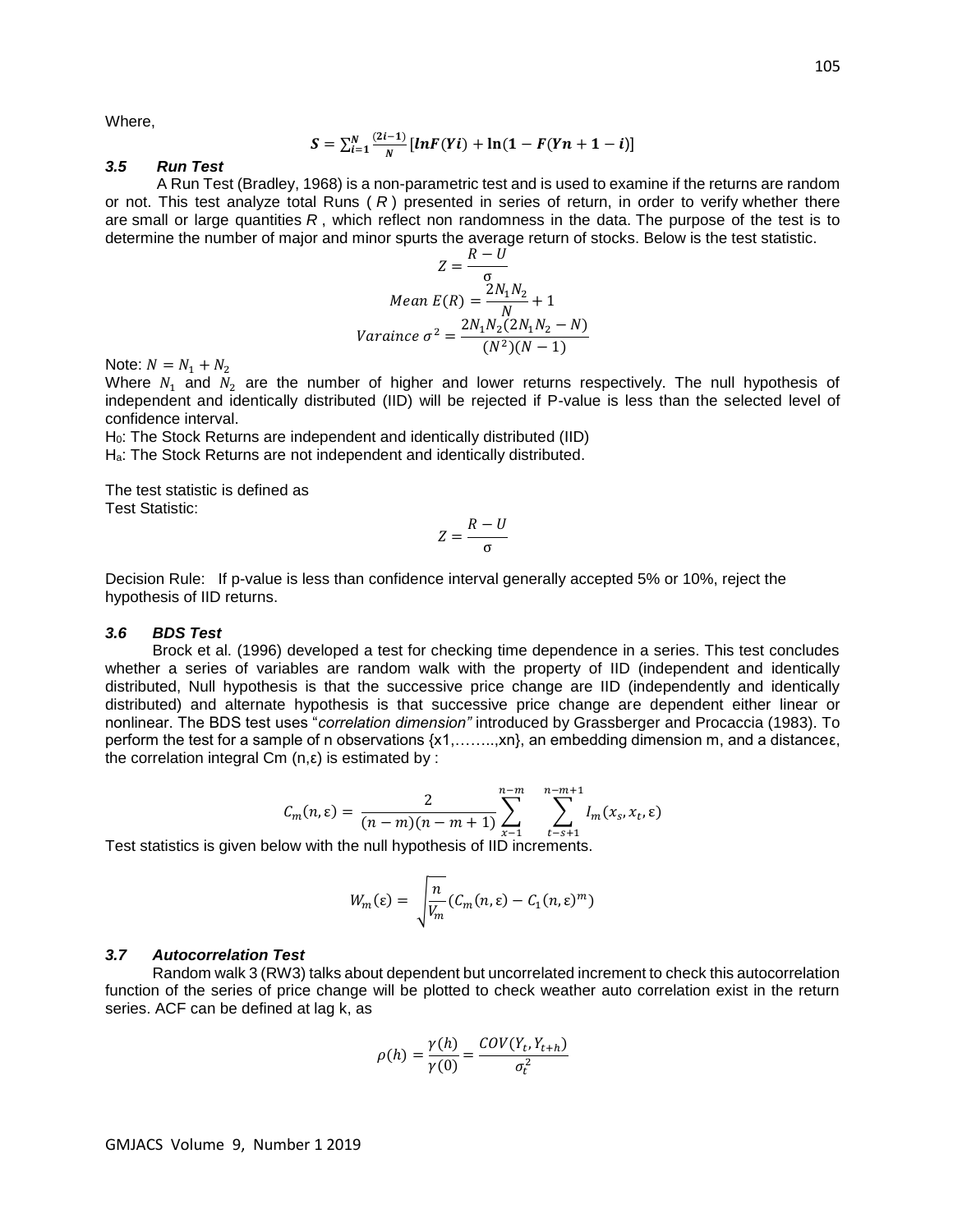Autocorrelation of stock returns at different lag must be significantly greater than zero to verify non-random walk in stock prices.

### *3.8 Lujng Box Q Test*

 Ljung Box Q- test, a more quantitative way to check uncorrelated increments. In an application, if the test statistics exceeds falls in the non-rejection region at 5 or 10% level of significance, one can reject the null hypothesis that all the ρk are zero; at least some of them must be nonzero. The Ljung–Box (LB) statistic, which is defined as

$$
LB = n(n+2) \sum_{k=1}^{m} \left(\frac{\rho k^2}{n-k}\right) \sim \chi^2 m
$$

H<sub>0</sub>:  $\rho(1) = \rho(2) = \rho(3) \dots = \rho(K) = 0$ H<sub>a</sub>: At least one of  $\rho(k)$  is non zero.

Test Statistic: The test statistic is defined as

$$
LB = n(n+2) \sum_{k=1}^{m} \left(\frac{\rho k^2}{n-k}\right) \sim \chi^2 m
$$

Decision Rule: *cal*>*X<sup>2</sup> tab*

### *3.9 Variance Ratio Test.*

 Lo and MacKinlay (1998) develop Variance ratio test to check very important property of random walk theory. This test is used to find out whether successive price change seriesis the linear function of time. The variance ratio test for a random walk in returns with trend, i.e. returns are independently and identically distributed (IID) with a constant mean and finite standard deviation that is a linear function of the specific holding period. Campbell, Lo and MacKinlay (1998), states that "*linearity is more difficult to indicate in the case of RW2 and RW3 since the variances of increments might be variable through time.*"

$$
VR(q) = \frac{VR[r_t(q)]}{VR[r_t]} = q
$$

 If the stock prices followed random walk, then the variation of monthly return must be four times as larger then variation of weekly return.

#### **3.10 Testing and Validating Technical Analysis**

In this section validity of technical analysis is tested also how helpful are technical analysis in forecasting of stock market movements. Below techniques will be used in this research. This answers the second research question.

- Simple moving average technique- Price, Double & Triple Crossover (SMA).
- Moving Average Convergence Divergence (MACD).

### *3.10.1 Simple Moving Averages Technique*

 Simple moving averages is most commonly used by technical analyst. The basic purpose of moving average is smooth the price data and identify the trend in it. Simple moving average is calculated by taking the average of stock closing price over specified period of time.

$$
SMA = \frac{1}{N} \sum_{1}^{k} Closing\ Prices
$$

1 Where N is the number of days and K is for moving average time period. 200-day moving average is the benchmark, however investor my choose time horizon according to their investment needs as there is no specific and fixed rule for this. Longer time period takes in to account large number of values and a considered to be less sensitive then the shorter moving average as it takes average of less observation. A shorter average might not capture long term trend. The longer average is slower but more reliable.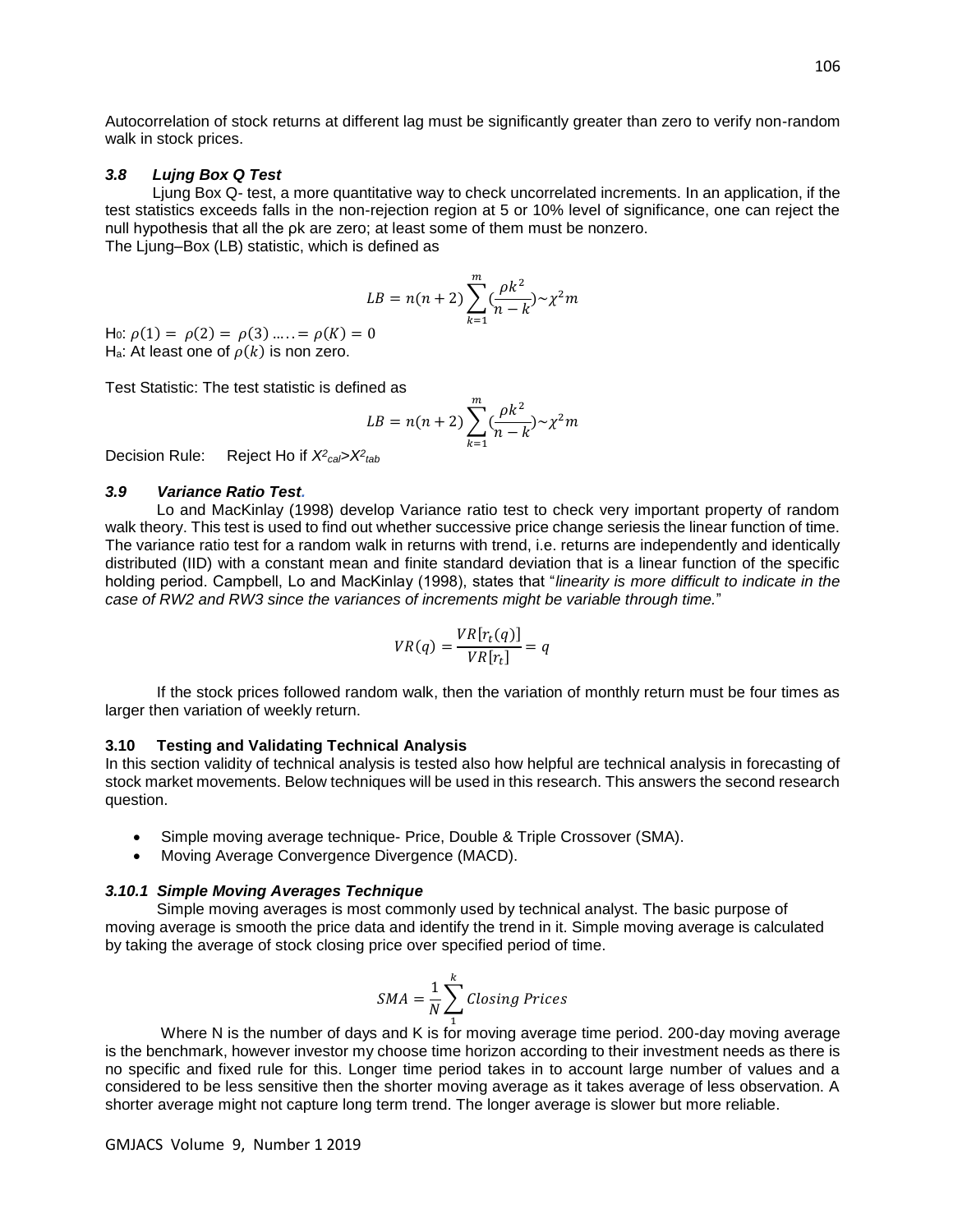*1) Price Crossover:* Index price and 50, 150- and 200-day moving averages are used.

**Decision Rule:** To enter in the market and take long position when index move above moving average and take short position when it moves below moving average.

*2) Double Crossover:* SMA (25-100), (25-150), (25-100), (50-100), (50-150) & (50-200) are used.

**Decision Rule:** If shorter moving average move above the longer "Buy" signal is generated and if it moves below longer moving average "Sell" signal is generated.

*3) Triple Crossover:* Using most popular SMA (4-19-18) day moving average.

*Decision Rule:* A "Buy" signal is generated when 4-day crosses above both 9 and 18. A confirmed "Buy" Signal occurs when 9-day crosses above 18.

## **3.10.2 Moving Average Convergence & Divergence (MACD)**

 Moving average convergence divergence is a most effective momentum indicator. Subtracting short term moving and long term moving average will convert trend indicator to momentum indicator. It can be calculated using below.

$$
MACD Line = 12 day EMA - 26 Day EMA
$$

*Decision Rule:* A "Buy" signal is generated when MACD is above zero and "Sell" signal generated when MACD live below zero.

## **3.10.3 Trading Rules**

## **I) Moving Average Technique by Arlnod**

 This technique is used when two moving averages are used in comparison to index price. Whenever price level is high as compared to moving average "Buy Signal" is formed. Whenever price level is low as compared to moving average "Sell Signal" is formed. It give the better and more accurate signal because the use of both shorter and longer moving averages

## **II) Moving Average in Relation with Price**

 This is the most simple's case in moving average in which price is compared with the shorter and longer moving average and decisions are made accordingly.

## **3.10.4 Trading Performances**

 To check whether the result obtain form moving average techniques are statistically significant below test are used, one sample t-test, and Welch t-test. These tests are used to check that how good technical indicators are performing in terms of higher rerun with lower risk.

## *I) One sample Z test*

 To check if the individual index and stock price performing well one sample Z test is employed. This test is used to check if average returns are statistically significant.

$$
Z = \frac{X - U}{\sigma / \sqrt{n}}
$$

Where  *the sample mean of series of returns,*  $\sigma$  *is the standard deviation and n is the sample size of return* series.

## *II) Welch t-statistics*

 To test whether the techniques of technical analysis technique are viable or not Welch t-statistics is used, because it will perform better when population variance are unequal. Assumption of difference in the variance of two group is also important so this test will give accurate result Below is the test statistic

$$
t = \frac{X_1 - X_2}{s_{X_1 - X_2}}
$$

Where  $X_1$  the average daily buy days return,  $X_2$  the average daily sell days return. Standard deviation of the difference of both returns is S and n is the sample size respectively. If the test statistic falls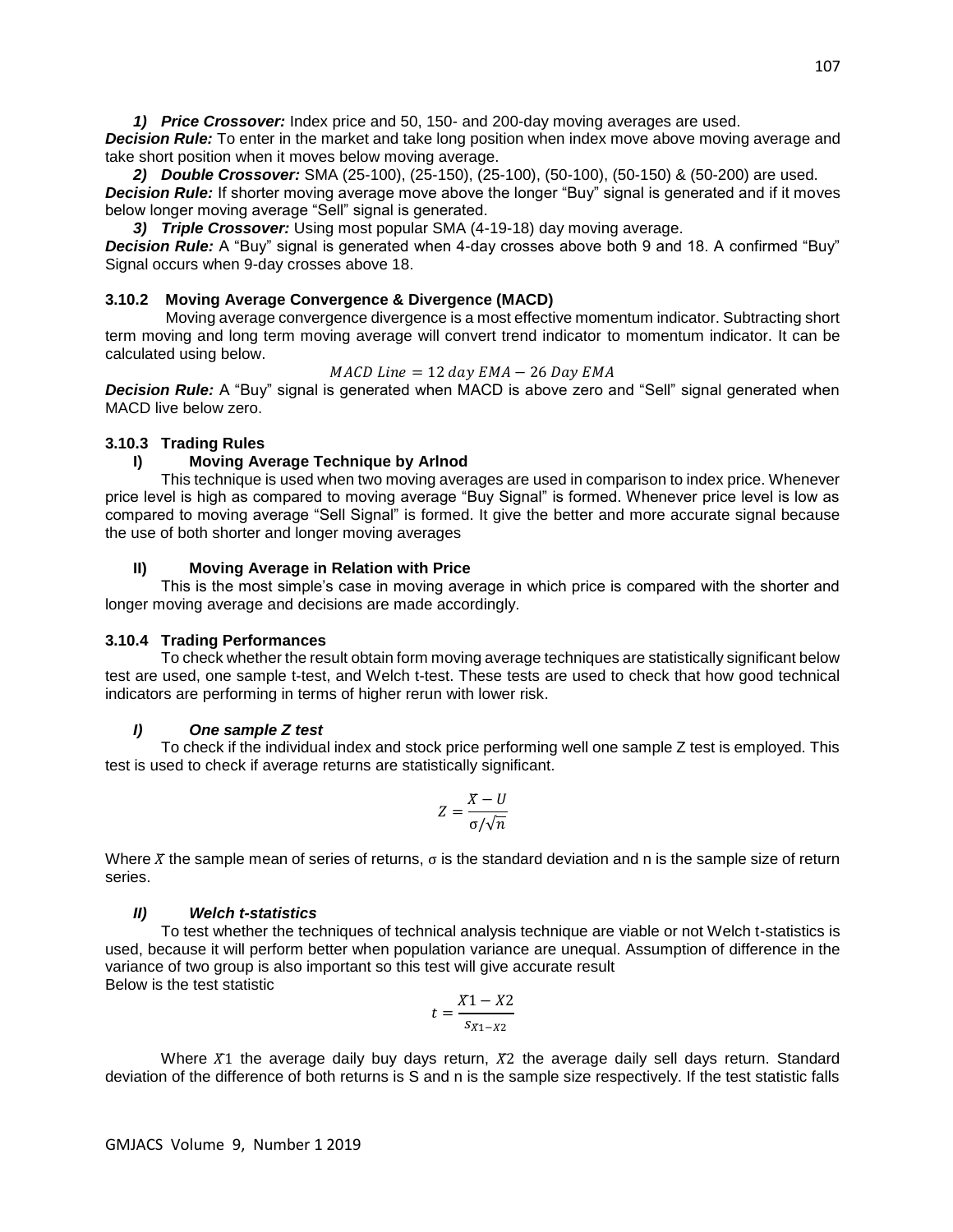on the critical region then hypothesis that technical analysis and strategies did not have forecasting power of movements in stock prices rejected.

## **4. Data Analysis & Presentation**

## **4.1 Empirical Evidence for Random Walk Hypothesis Testing**

 In this section result related to random walk are explained. All three forms of random walk as described by Campbell, Lo & Mackinlay (1998) is tested using different parametric and non-parametric statistical test.

 For RW1 Table 1 summarize the result of descriptive statistics. It can be seen form the table that excess kurtosis give clear indication that time series of returns of KSE-100 index and other selected sample of scripts are not following normal distribution but for further formal test normality of stock return is tested. Normality of stock return is tested using chi-square goodness of fit and Anderson Darling test using the null hypothesis that stock return follows normal distribution. If stock price follows random walk the returns obtain must be independent and identically distributed and according to central limit the distribution of series of return must be normal.

| <b>Script</b>   | <b>Sample Size (Days)</b> | Mean      | <b>Std. Deviation</b> | <b>Std. Error</b> | <b>Skewness</b> | <b>Excess Kurtosis</b> |
|-----------------|---------------------------|-----------|-----------------------|-------------------|-----------------|------------------------|
| <b>KSE -100</b> | 3057                      | 0.07%     | 1.29%                 | 2.32E-04          | $-0.43191$      | 3.2507                 |
| <b>HCAR</b>     | 2934                      | 0.06%     | 2.99%                 | 5.52E-04          | $-1.4298$       | 26.213                 |
| <b>FFCL</b>     | 2956                      | 0.04%     | 2.91%                 | 5.36E-04          | 0.16032         | 6.1645                 |
| <b>POL</b>      | 2959                      | 0.02%     | 2.23%                 | 4.09E-04          | $-3.3154$       | 56.143                 |
| TREET           | 2958                      | $-0.07\%$ | 5.23%                 | 9.62E-04          | $-28.263$       | 1191.5                 |
| <b>AICL</b>     | 2958                      | 0.03%     | 2.67%                 | 4.90E-04          | $-0.35622$      | 2.6251                 |
| <b>OGDC</b>     | 2968                      | 0.03%     | 1.94%                 | 3.56E-04          | 0.04757         | 2.0972                 |
| <b>SSCG</b>     | 2967                      | 0.00%     | 2.49%                 | 4.56E-04          | $-0.60844$      | 8.4039                 |
| <b>GLAXO</b>    | 2966                      | 0.01%     | 2.21%                 | 4.05E-04          | $-1.642$        | 16.795                 |

## **Table 1: Descriptive Statistics of Stock/index Returns**

Data Source : *www.psx.com.pk , www.finance.yahoo.com*

 Normality of stock return is tested for all script and KSE-100 index. Table 2 demonstrates the result of the test of normality. For all indices chi-square goodness of fit test statistic is way higher the critical value rejecting the null hypothesis of normality at 5% level of significance which shows a clear indication of nonrandom walk behavior in stock returns. Anderson darling test also reject the normality of stock returns at 5% level of significance for all indices along with KSE-100 index. As both tests conclude the same result that stock returns doesn't follows normal distribution and hence stock price doesn't follow random walk model.

| <b>Indices</b>         |                  | <b>Anderson-Darling</b> |                       | <b>Chi Square</b> |          |                       |  |  |
|------------------------|------------------|-------------------------|-----------------------|-------------------|----------|-----------------------|--|--|
|                        | <b>Statistic</b> | P Value                 | <b>Critical Value</b> | <b>Statistic</b>  | P Value  | <b>Critical Value</b> |  |  |
| <b>KSE - 100 Index</b> | 57.892           |                         | 2.5018                | 464.86            |          | 19.675                |  |  |
| H CAR                  | 20.995           | 0                       | 2.5018                | 328.45            |          | 19.675                |  |  |
| <b>FFCL</b>            | 45.175           | $\Omega$                | 2.5018                | 397.12            | $\Omega$ | 19.675                |  |  |
| POL                    | 81.25            | 0                       | 2.5018                | 679.45            | O        | 19.675                |  |  |
| <b>TREET</b>           | 269.06           | $\Omega$                | 2.5018                | 2572.6            | 0        | 19.675                |  |  |
| <b>AICL</b>            | 27.725           | 0                       | 2.5018                | 369.05            |          | 19.675                |  |  |
| <b>OGDC</b>            | 49.844           | $\Omega$                | 2.5018                | 455.41            | 0        | 19.675                |  |  |
| <b>SSCG</b>            | 32.124           | $\Omega$                | 2.5018                | 352.11            |          | 19.675                |  |  |
| GLAXO                  | 70.084           | 0                       | 2.5018                | 617               |          | 19.675                |  |  |

## **Table 2 : Test of Normality Of Stock Returns**

Note: Level of significance is 5% all index significantly rejecting normality

Data Source : *www.psx.com.pk , [www.finance.yahoo.com](http://www.finance.yahoo.com/)*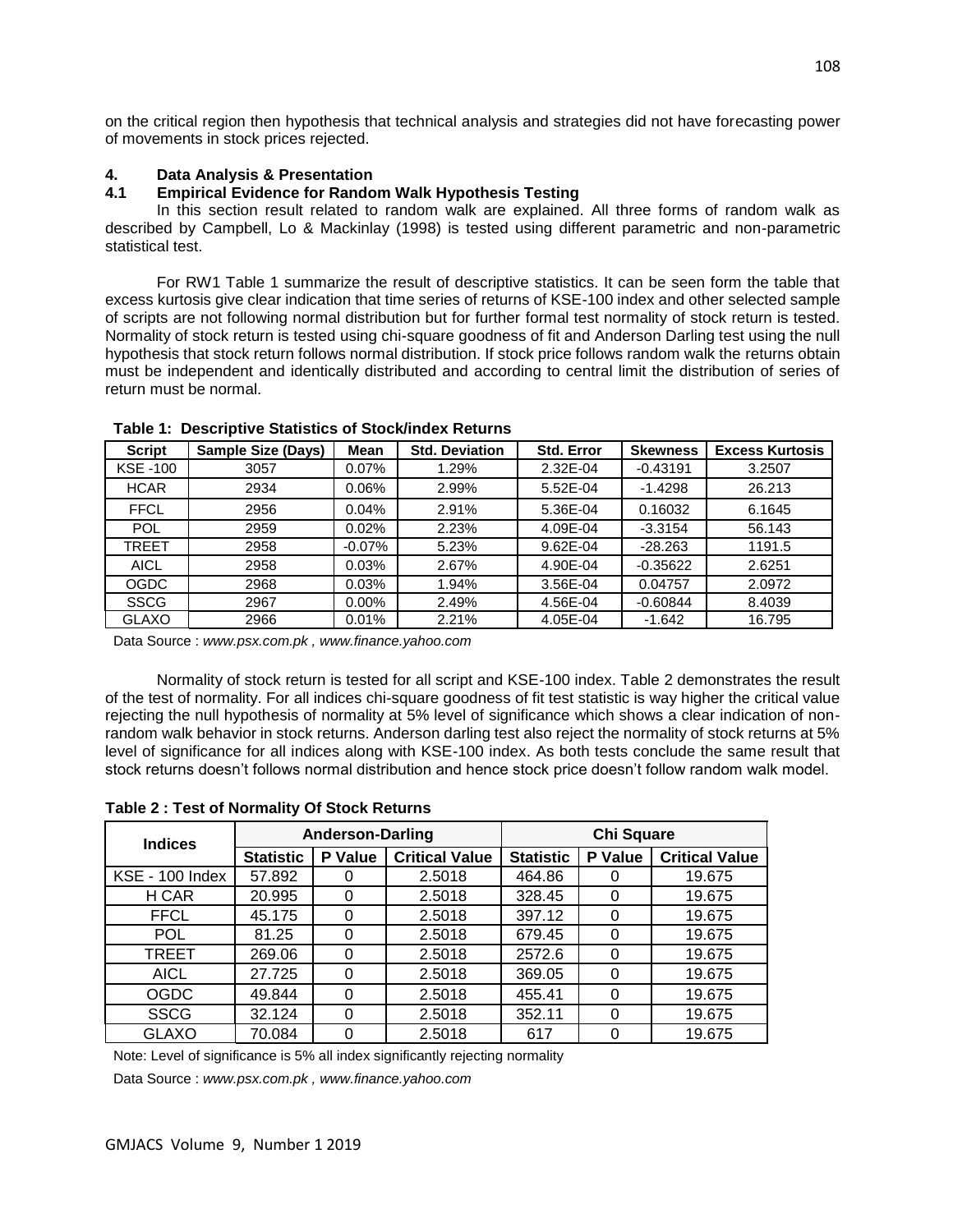Run test reject the null of IID returns for all index/indices table 3 shows the figure at 5% level of significance reject the null hypothesis of IID return which clearly deviates from (RW1) assumption of IID. It can be seen form Table 3 that for all index the null hypothesis of IID return is rejected.

| <b>Runs Test</b> | $KSE - 100$  | <b>HCAR</b> | <b>FFC</b> | <b>POL</b> | <b>TREET</b> | <b>AICL</b> | <b>OGDCL</b> | <b>GLAXO</b> |
|------------------|--------------|-------------|------------|------------|--------------|-------------|--------------|--------------|
| <b>Runs</b>      | 1362         | 1345        | 1407       | 1429       | 914          | 1337        | 1437         | 1618         |
| <b>N1</b>        | 1491         | 1623        | 1638       | 1489       | 1267         | 1562        | 1553         | 1553         |
| N <sub>2</sub>   | 1567         | 1311        | 1318       | 1470       | 950          | 1372        | 1415         | 1358         |
| N                | 3058         | 2934        | 2956       | 2959       | 2217         | 2934        | 2968         | 2911         |
| E[R]             | 1529.0556    | 1451.411    | 1461.679   | 1480.439   | 1086.837     | 1461.848    | 1481.792     | 1449.969     |
| Var [ R ]        | 763.3058     | 716.7548    | 721.5307   | 739.4389   | 531.5684     | 727.1108    | 738.5452     | 720.9833     |
| Std $R1$         | 27.62799     | 26.77228    | 26.86132   | 27.19263   | 23.05577     | 26.96499    | 27.17619     | 26.85113     |
| Z cal            | $-6.0466069$ | $-3.97467$  | $-2.03561$ | $-1.89165$ | $-7.49646$   | $-4.63$     | $-1.6482$    | $-6.25788$   |
| P-Value          | 0            | 0           | 0.021      | 0.029      | 0            | 0           | 0.05         | 0            |

**Table 3: Runs Test of Randomness for Stock Index/Indices**

Note: E[R] is the expected runs while Var[R] and Std [R] are the variance and standard deviations of runs. At 5%

Level of significance null hypothesis is rejected

Data Source: *www.psx.com.pk [, www.finance.yahoo.com](http://www.finance.yahoo.com/)*

 Run tests detect the linear dependence in the return series however their might exist non-linear dependency in return series to check this BDS test is used. This test detects all kind of linear and nonlinear structure. One more advantage of BDS test is that it doesn't required any distributional assumption. Embedding dimensions of 2 and 3 are used and with ε the distance threshold 0.5, 1, 1.5 and 2 times of standard deviations.

 From Table 4 it can be seen that at all embedding dimensions and at all distance threshold test reject the null hypothesis that return is a function of IID. Which clearly reject the RW1 which states that return obtain must be independent and identically distributed.

 For testing RW2 technical analysis technique is used the assumption of RW2 is that the return must be INID (independent but not identically distributed). The Random Walk model 3 (RW3) more commonly tested form of random walk obtain by uplifting the independence assumption but dependent and correlated price change.(RW3) is considered to be the weakest form of Random walk hypothesis. Autocorrelation and Ljung Box Q- test are used to check the assumption of RW3 and for detecting uncorrelated increments. Autocorrelation are calculated up to 16<sup>th</sup> lag. Auto correlations are significant for all index/indices at 5% level of significance. If stock price follow random walk then increment must be uncorrelated but it can be seen from Table 4 that at all lag there exists significant autocorrelation which give a clear indication of non-random walk in stock prices at different lag. It can also be seen from table 5 that for initial lag autocorrelation seems high for all index and scripts price but it gradually decrease down at higher lag for which proves that that stock price absorbing information in quiet lazy manner. Despite of such small values of autocorrelation at almost all lags are significant at 5% level of significance.

|                 | $m=2$ , $\varepsilon=$ | $M=3$ , $\epsilon$ = | $m=2$ , $\varepsilon$ = | $m=3$ , $\varepsilon=$ | $m=2$ , $\varepsilon=$ | $m = 3$ , $\varepsilon =$ | $m=2$ , $\varepsilon$ = |                         |
|-----------------|------------------------|----------------------|-------------------------|------------------------|------------------------|---------------------------|-------------------------|-------------------------|
| <b>BDS Test</b> | 0.5S                   | 0.5S                 |                         |                        | 1.5S                   | 1.5S                      | 2S                      | $m=3$ , $\epsilon$ = 2S |
| <b>KSE 100-</b> | 17.79                  | 22.83                | 20.45                   | 24.19                  | 22.14                  | 25.56                     | 22.59                   |                         |
| Index           | (0.000)                | (0.000)              | (0.000)                 | (0.000)                | (0.000)                | (0.000)                   | (0.000)                 | 26.05 (0.000)           |
|                 |                        | 28.43                | 26.02                   | 29.67                  | 23.25                  | 26.58                     | 20.76                   |                         |
| <b>HCAR</b>     | 24.4 (0.000)           | (0.000)              | (0.000)                 | (0.000)                | (0.000)                | (0.000)                   | (0.000)                 | 23.65 (0.000)           |
|                 | 14.99                  | 19.47                | 15.18                   | 18.54                  | 13.33                  | 16.26                     | 11.73                   |                         |
| <b>FFCL</b>     | (0.000)                | (0.000)              | (0.000)                 | (0.000)                | (0.000)                | (0.000)                   | (0.000)                 | 14.8 (0.000)            |
|                 | 17.74                  | 22.07                | 21.15                   | 24.13                  | 21.89                  | 24.22                     | 20.65                   |                         |
| <b>POL</b>      | (0.000)                | (0.000)              | (0.000)                 | (0.000)                | (0.000)                | (0.000)                   | (0.000)                 | 23.22 (0.000)           |
|                 | 24.65                  | 29.68                | 18.37                   | 21.37                  | 14.58                  | 16.22                     | 1.67                    |                         |
| <b>TREET</b>    | (0.000)                | (0.000)              | (0.000)                 | (0.000)                | (0.000)                | (0.000)                   | (0.094)                 | 2.65(0.008)             |

**Table 4 : BDS test for Independent and Identically Distributed Returns**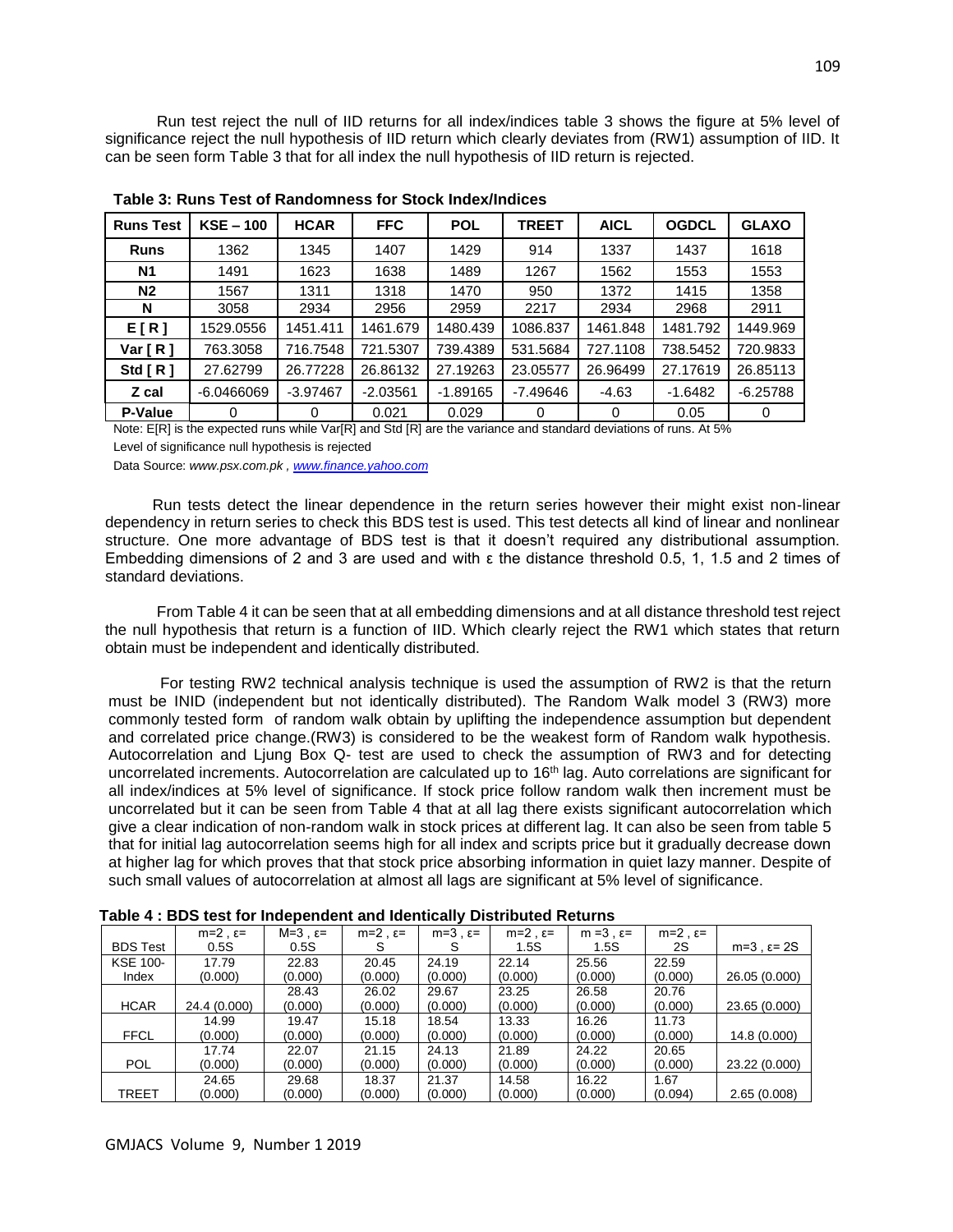|              | 23.89   | 29.61   | 25.74   | 29.9    | 24.75   | 28.01   | 22.82   |               |
|--------------|---------|---------|---------|---------|---------|---------|---------|---------------|
| <b>AICL</b>  | (0.000) | (0.000) | (0.000) | (0.000) | (0.000) | (0.000) | (0.000) | 25.87 (0.000) |
|              | 16.53   | 20.42   | 18.1    | 21.61   | 19.21   | 22.06   | 20.37   |               |
| <b>OGDC</b>  | (0.000) | (0.000) | (0.000) | (0.000) | (0.000) | (0.000) | (0.000) | 22.92 (0.000) |
|              | 16.59   | 21.15   | 16.33   | 19.71   | 15.01   | 17.27   | 15.06   |               |
| <b>SSCG</b>  | (0.000) | (0.000) | (0.000) | (0.000) | (0.000) | (0.000) | (0.000) | 17 (0.000)    |
|              | 18.63   | 23.43   | 20.54   | 24.26   | 19.26   | 21.89   | 16.3    |               |
| <b>GLAXO</b> | (0.000) | (0.000) | (0.000) | (0.000) | (0.000) | (0.000) | (0.000) | 19.12 (0.000) |

*Note "*The table reports BDS test results hence m and ε denote the dimension and distance, respectively and ε equals to various multiples 0.5 , 1.5 & times standard deviation of the data".

Data Source*: www.psx.com.pk , www.finance.yahoo.com*

 To get a better picture of serial autocorrelation Lung Box Q- test is used. Autocorrelations at many of lag is significant at 5% level of significance this can be seen from table 6again confirming the same result of non-random walk. So far RW1 and RW3 are tested as define by Campbell, Lo &Mackinlay (1998). One more interesting property of all type of random walk is that the increment is the linear function of its time. The RWH is rejected in the hypothesis of homoscedasticity in all four sampling intervals of 2, 4, 8 and 16. Using the hypothesis of non-random walk, the variance ratio value is expected to be equal to one. Values indicate rejection of the null hypothesis of random walk hypothesis at 5 % level significance. This can be seen from Table 7 except for TREET script prices.

| Lags           | $KSE - 100$ | <b>HCAR</b> | <b>FFCL</b> | <b>POL</b> | <b>TREET</b> | <b>AICL</b> | <b>OGDC</b> | <b>SSCG</b> | <b>GLAXO</b> |
|----------------|-------------|-------------|-------------|------------|--------------|-------------|-------------|-------------|--------------|
|                | 0.14        | 0.161       | 0.038       | 0.131      | 0.065        | 0.217       | 0.114       | 0.161       | 0.118        |
| $\overline{2}$ | 0.046       | 0.035       | $-0.099$    | 0.036      | 0.041        | 0.043       | 0.071       | 0.035       | 0.005        |
| 3              | 0.046       | 0           | 0.037       | 0.013      | 0.033        | 0.03        | 0.043       | 0           | $-0.063$     |
| 4              | 0.049       | 0.02        | $-0.003$    | 0.064      | $-0.014$     | 0.017       | 0.039       | 0.02        | $-0.014$     |
| 5              | $-0.001$    | 0.017       | $-0.007$    | 0.018      | -0.016       | $-0.005$    | 0.038       | 0.017       | $-0.008$     |
| 6              | 0.009       | $-0.003$    | $-0.026$    | 0.016      | 0.006        | $-0.002$    | 0.024       | $-0.003$    | $-0.02$      |
| $\overline{7}$ | 0.02        | $-0.009$    | $-0.028$    | 0.033      | 0.015        | 0.001       | 0.024       | $-0.009$    | $-0.04$      |
| 8              | $-0.019$    | -0.031      | $-0.031$    | 0.011      | 0.006        | 0.014       | $-0.013$    | $-0.031$    | $-0.052$     |
| 9              | 0.043       | -0.003      | 0.028       | 0.036      | 0.018        | 0.039       | 0.063       | $-0.003$    | $-0.041$     |
| 10             | 0.053       | -0.016      | 0.014       | 0.023      | $-0.025$     | 0.042       | 0.022       | $-0.016$    | 0.017        |
| 11             | 0.002       | 0.004       | $-0.018$    | 0.007      | $-0.022$     | 0.022       | $-0.035$    | 0.004       | 0.016        |
| 12             | 0.016       | -0.005      | $-0.025$    | 0.014      | $-0.032$     | 0.021       | 0.01        | $-0.005$    | 0.034        |
| 13             | 0.011       | 0.015       | $-0.02$     | 0.021      | 0.002        | 0.042       | $-0.006$    | 0.015       | 0.026        |
| 14             | 0.021       | 0.023       | 0.005       | $-0.02$    | $-0.007$     | 0.02        | 0.005       | 0.023       | 0.016        |
| 15             | 0.029       | 0.035       | 0.041       | $-0.015$   | $-0.005$     | $-0.007$    | $-0.016$    | 0.035       | $-0.005$     |
| 16             | 0.031       | 0.055       | 0.036       | $-0.02$    | 0.001        | 0.038       | $-0.003$    | 0.055       | 0.03         |

**Table 5: Autocorrelations of Stock Returns**

Note: Autocorrelations at different lags are significant at 5%. Level of significance is calculated by

±2/г . Data Source : *www.psx.com.pk [www.finance.yahoo.com](http://www.finance.yahoo.com/)*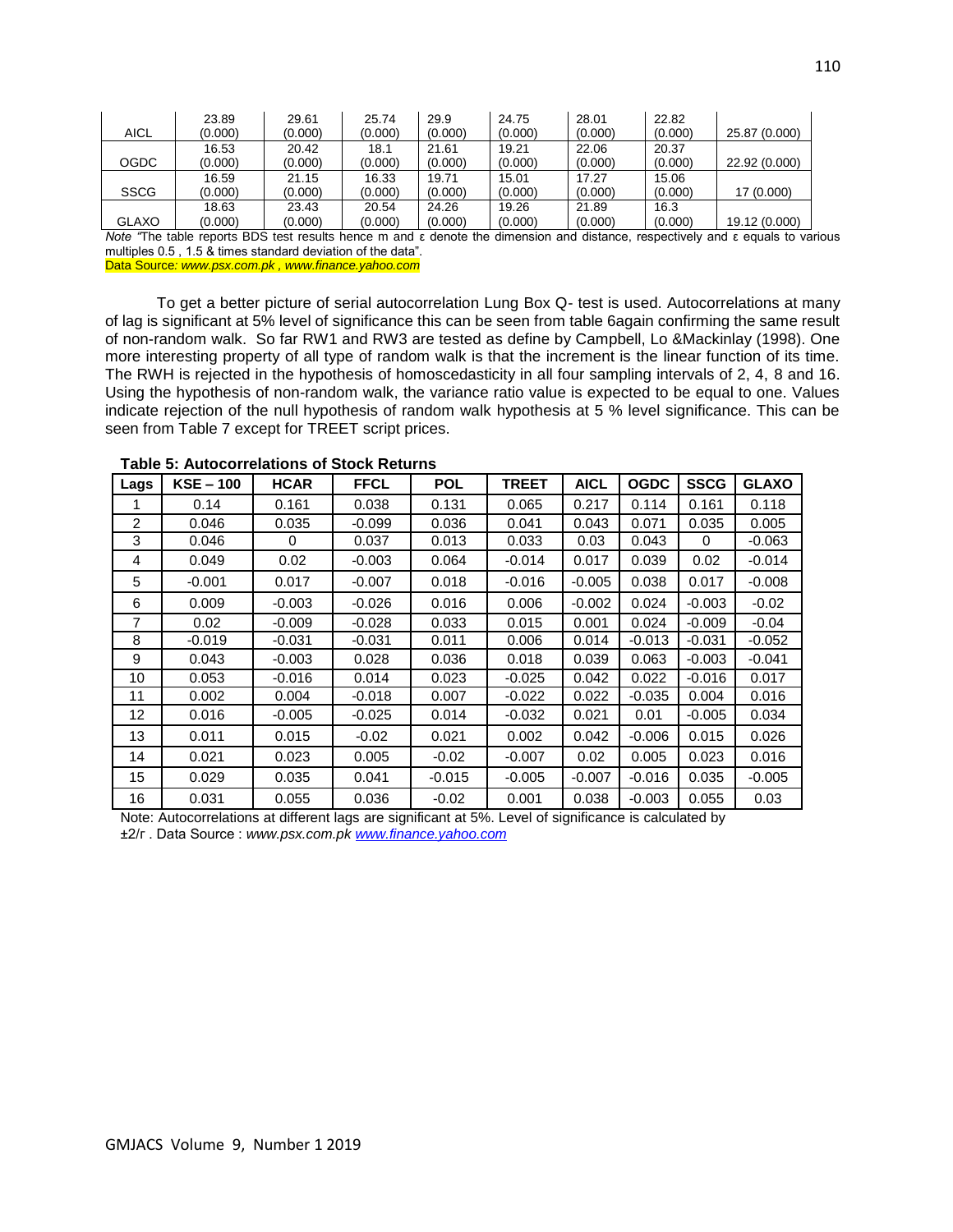|                |                     | $\mathbf{1}$   | $\overline{2}$ | 3           | 4           | 5           | 6           | $\overline{7}$ | 8           | 9           | 10          | 11          | 12             | 13    | 14    | 15             | 16    |
|----------------|---------------------|----------------|----------------|-------------|-------------|-------------|-------------|----------------|-------------|-------------|-------------|-------------|----------------|-------|-------|----------------|-------|
|                | Q-Stat              | 59.6           | 66.1           | 72.6        | 80.1        | 80.1        | 80.4        | 81.6           | 82.7        | 88.5        | 97.2        | 97.2        | 98.0           | 98.4  | 99.7  | 102.3          | 105.3 |
| <b>KSE-100</b> | Prob (Sig)<br>$***$ | $\mathsf{O}$   | $\mathbf 0$    | $\mathbf 0$ | $\mathbf 0$ | $\mathbf 0$ | $\mathbf 0$ | 0              | $\mathbf 0$ | 0           | 0           | $\mathbf 0$ | $\mathbf 0$    | 0     | 0     | 0              | 0     |
|                |                     |                |                |             |             |             |             |                |             |             |             |             |                |       |       |                |       |
|                | Q-Stat              | 75.8           | 79.5           | 79.5        | 80.6        | 81.4        | 81.5        | 81.7           | 84.5        | 84.6        | 85.3        | 85.4        | 85.4           | 86.1  | 87.7  | 91.4           | 100.2 |
| <b>HCAR</b>    | Prob (Sig)<br>$***$ | $\overline{0}$ | $\mathbf 0$    | $\mathbf 0$ | $\Omega$    | $\mathbf 0$ | $\mathbf 0$ | $\mathbf 0$    | $\mathbf 0$ | 0           | 0           | $\mathbf 0$ | $\overline{0}$ | 0     | 0     | $\mathbf 0$    | 0     |
|                | Q-Stat              | 4.2            | 33.4           | 37.4        | 37.4        | 37.5        | 39.6        | 41.8           | 44.6        | 47.0        | 47.6        | 48.5        | 50.4           | 51.5  | 51.6  | 56.6           | 60.6  |
| <b>FFCL</b>    | Prob (Sig)<br>$***$ | $\overline{0}$ | $\mathbf 0$    | $\mathbf 0$ | $\mathbf 0$ | $\mathbf 0$ | $\mathbf 0$ | 0              | $\mathbf 0$ | $\mathbf 0$ | $\mathbf 0$ | $\mathbf 0$ | $\overline{0}$ | 0     | 0     | $\mathbf 0$    | 0     |
|                | Q-Stat              | 50.7           | 54.6           | 55.1        | 67.1        | 68.1        | 68.9        | 72.1           | 72.5        | 76.4        | 78.0        | 78.2        | 78.8           | 80.0  | 81.3  | 81.9           | 83.1  |
|                | Prob (Sig)          |                |                |             |             |             |             |                |             |             |             |             |                |       |       |                |       |
| POL            | $***$               | $\mathsf{O}$   | $\mathbf 0$    | 0           | $\Omega$    | 0           | $\mathbf 0$ | 0              | $\pmb{0}$   | 0           | 0           | $\mathbf 0$ | 0              | 0     | 0     | 0              | 0     |
|                | Q-Stat              | 9.3            | 13.0           | 15.4        | 15.8        | 16.4        | 16.5        | 17.0           | 17.1        | 17.8        | 19.2        | 20.3        | 22.6           | 22.6  | 22.7  | 22.8           | 22.8  |
| <b>TREET</b>   | Prob (Sig)          | $\mathbf 0$    | $\mathbf 0$    | $\mathbf 0$ | $\Omega$    | $\mathbf 0$ | $\mathbf 0$ | $\mathbf 0$    | $\mathbf 0$ | 0           | $\mathbf 0$ | 0           | 0              | 0     | 0     | $\overline{0}$ | 0     |
|                | Q-Stat              | 138.2          | 143.6          | 146.2       | 147.1       | 147.2       | 147.2       | 147.2          | 147.7       | 152.2       | 157.3       | 158.8       | 160.1          | 165.5 | 166.7 | 166.8          | 171.1 |
|                | Prob (Sig)          |                |                |             |             |             |             |                |             |             |             |             |                |       |       |                |       |
| <b>AICL</b>    | $***$               | $\mathbf{0}$   | 0              | $\mathbf 0$ | $\mathbf 0$ | 0           | 0           | 0              | 0           | 0           | 0           | 0           | 0              | 0     | 0     | $\mathbf 0$    | 0     |
|                | Q-Stat              | 38.6           | 53.8           | 59.3        | 63.8        | 68.2        | 69.8        | 71.6           | 72.1        | 84.0        | 85.5        | 89.2        | 89.4           | 89.5  | 89.6  | 90.4           | 90.4  |
| OGDC           | Prob (Sig)          | $\mathbf 0$    | 0              | 0           | $\Omega$    | $\mathbf 0$ | 0           | 0              | 0           | 0           | $\mathbf 0$ | 0           | 0              | 0     | 0     | 0              | 0     |
|                |                     |                |                |             |             |             |             |                |             |             |             |             |                |       |       |                |       |
|                | Q-Stat              | 75.8           | 79.5           | 79.5        | 80.6        | 81.4        | 81.5        | 81.7           | 84.5        | 84.6        | 85.3        | 85.4        | 85.4           | 86.1  | 87.7  | 91.4           | 100.2 |
| <b>SSCG</b>    | Prob (Sig)          | $\mathbf 0$    | 0              | $\mathbf 0$ | $\mathbf 0$ | 0           | 0           | $\mathbf 0$    | $\mathbf 0$ | 0           | $\mathbf 0$ | $\mathbf 0$ | 0              | 0     | 0     | $\mathbf 0$    | 0     |
|                | Q-Stat              | 40.9           | 40.9           | 52.6        | 53.2        | 53.4        | 54.6        | 59.3           | 67.3        | 72.3        | 73.1        | 73.9        | 77.3           | 79.2  | 80.0  | 80.1           | 82.7  |
| <b>GLAXO</b>   | Prob (Sig)<br>$***$ | $\mathbf 0$    | 0              | 0           | $\mathbf 0$ | $\pmb{0}$   | $\pmb{0}$   | 0              | $\mathbf 0$ | 0           | 0           | 0           | 0              | 0     | 0     | 0              | 0     |

**Table 6: Ljung Box Test Statistics of Stock Returns**

*Note* All test statistics are significant at 5% level of significance and compared with chi-square critical value Data Source : *www.psx.com.pk , [www.finance.yahoo.com](http://www.finance.yahoo.com/)*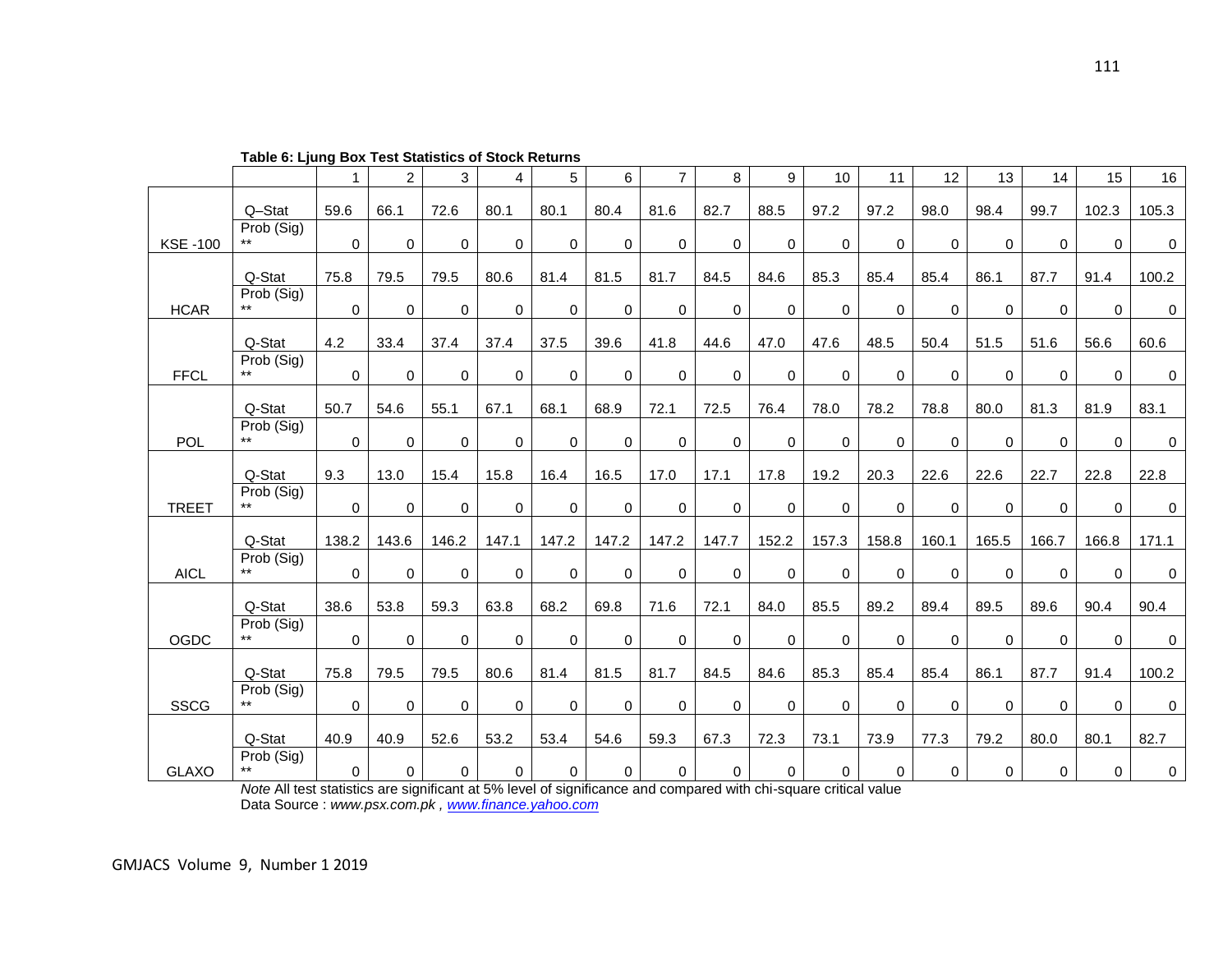|                | Period                  | Var. Ratio | <b>Std. Error</b> | z-Statistic | Probability      |
|----------------|-------------------------|------------|-------------------|-------------|------------------|
|                | $\boldsymbol{2}$        | 0.810      | 0.032             | (10.23)     | 0.0              |
| <b>KSE-100</b> | $\overline{4}$          | 0.702      | 0.065             | (9.45)      | $\overline{0}$   |
|                | $\,8$                   | 0.701      | 0.083             | (7.87)      | $\boldsymbol{0}$ |
|                | 16                      | 0.421      | 0.145             | (7.10)      | $\overline{0}$   |
|                | $\sqrt{2}$              | 0.575      | 0.054             | (7.84)      | $\boldsymbol{0}$ |
|                | $\overline{4}$          | 0.292      | 0.085             | (8.30)      | $\overline{0}$   |
| <b>HACR</b>    | $\,8\,$                 | 0.154      | 0.109             | (7.75)      | $\overline{0}$   |
|                | 16                      | 0.071      | 0.134             | (6.93)      | $\boldsymbol{0}$ |
|                | $\sqrt{2}$              | 0.572      | 0.035             | (12.13)     | $\boldsymbol{0}$ |
|                | $\overline{4}$          | 0.261      | 0.064             | (11.63)     | $\theta$         |
| <b>FFCL</b>    | $\bf 8$                 | 0.134      | 0.095             | (9.13)      | $\overline{0}$   |
|                | 16                      | 0.063      | 0.134             | (7.00)      | $\theta$         |
|                | $\mathbf{2}$            | 0.555      | 0.065             | (6.83)      | $\boldsymbol{0}$ |
|                | $\overline{4}$          | 0.270      | 0.103             | (7.08)      | $\theta$         |
| <b>POL</b>     | 8                       | 0.143      | 0.132             | (6.49)      | $\overline{0}$   |
|                | 16                      | 0.074      | 0.160             | (5.81)      | $\overline{0}$   |
|                | $\overline{2}$          | 0.513      | 0.351             | (1.39)      | 0.166            |
|                | $\overline{4}$          | 0.272      | 0.527             | (1.38)      | 0.167            |
| <b>TREET</b>   | $\,8\,$                 | 0.134      | 0.616             | (1.41)      | 0.159            |
|                | 16                      | 0.068      | 0.661             | (1.41)      | 0.158            |
|                | $\boldsymbol{2}$        | 0.612      | 0.028             | (13.70)     | $\boldsymbol{0}$ |
| <b>AICL</b>    | $\overline{4}$          | 0.314      | 0.049             | (14.02)     | $\overline{0}$   |
|                | $\,8\,$                 | 0.158      | 0.071             | (11.84)     | $\boldsymbol{0}$ |
|                | $\overline{16}$         | 0.078      | 0.100             | (9.24)      | $\mathbf{0}$     |
|                | $\overline{2}$          | 0.524      | 0.030             | (16.11)     | $\mathbf{0}$     |
| <b>OGDC</b>    | $\overline{4}$          | 0.272      | 0.052             | (14.01)     | $\mathbf{0}$     |
|                | 8                       | 0.143      | 0.077             | (11.05)     | $\boldsymbol{0}$ |
|                | 16                      | 0.071      | 0.110             | (8.42)      | $\overline{0}$   |
|                | $\sqrt{2}$              | 0.575      | 0.054             | (7.84)      | $\boldsymbol{0}$ |
| <b>SSCG</b>    | $\overline{\mathbf{4}}$ | 0.292      | 0.085             | (8.30)      | $\overline{0}$   |
|                | $\,8\,$                 | 0.154      | 0.109             | (7.75)      | $\overline{0}$   |
|                | 16                      | 0.071      | 0.134             | (6.93)      | $\mathbf{0}$     |
|                | $\overline{c}$          | 0.564      | 0.050             | (8.70)      | $\mathbf{0}$     |
| <b>GLAXO</b>   | $\overline{4}$          | 0.288      | 0.079             | (9.04)      | $\overline{0}$   |
|                | $\,8\,$                 | 0.150      | 0.100             | (8.48)      | $\mathbf{0}$     |
|                | 16                      | 0.069      | 0.121             | (7.67)      | $\theta$         |

**Table 7: Variance Ratio Tests Statistic for Index Returns**

Data Source: *www.psx.com.pk, www.finance.yahoo.com*

### **4.2 Empirical Evidence of Technical Analysis**

 This portion will illustrate the result for the trading tools validity that are widely used in the industry for performing technical analysis. Second hypothesis that weather technical trading rules can help in predicting future price pattern and technical trading rule have predictive power is also tested. For checking this buy days and selling days returns are calculated and it can be seen from table 8 that average buy days return is significantly larger as compared to selling days return. Trading rules on simple moving averages with price crossover double crossovers and triple crossovers. As per trading strategy developed always enter in the market when shorter moving averages is greater than long moving averages. For KSE 100 index and including script prices it is concluded that price crossovers and triple crossover technical indicator produced positive average buy days returns and they also are significantly greater than sell days return which gives a clear indication that technical trading strategies can forecast over future price movement except for double crossover it fails to provide buy days return greater than sell days return for majority of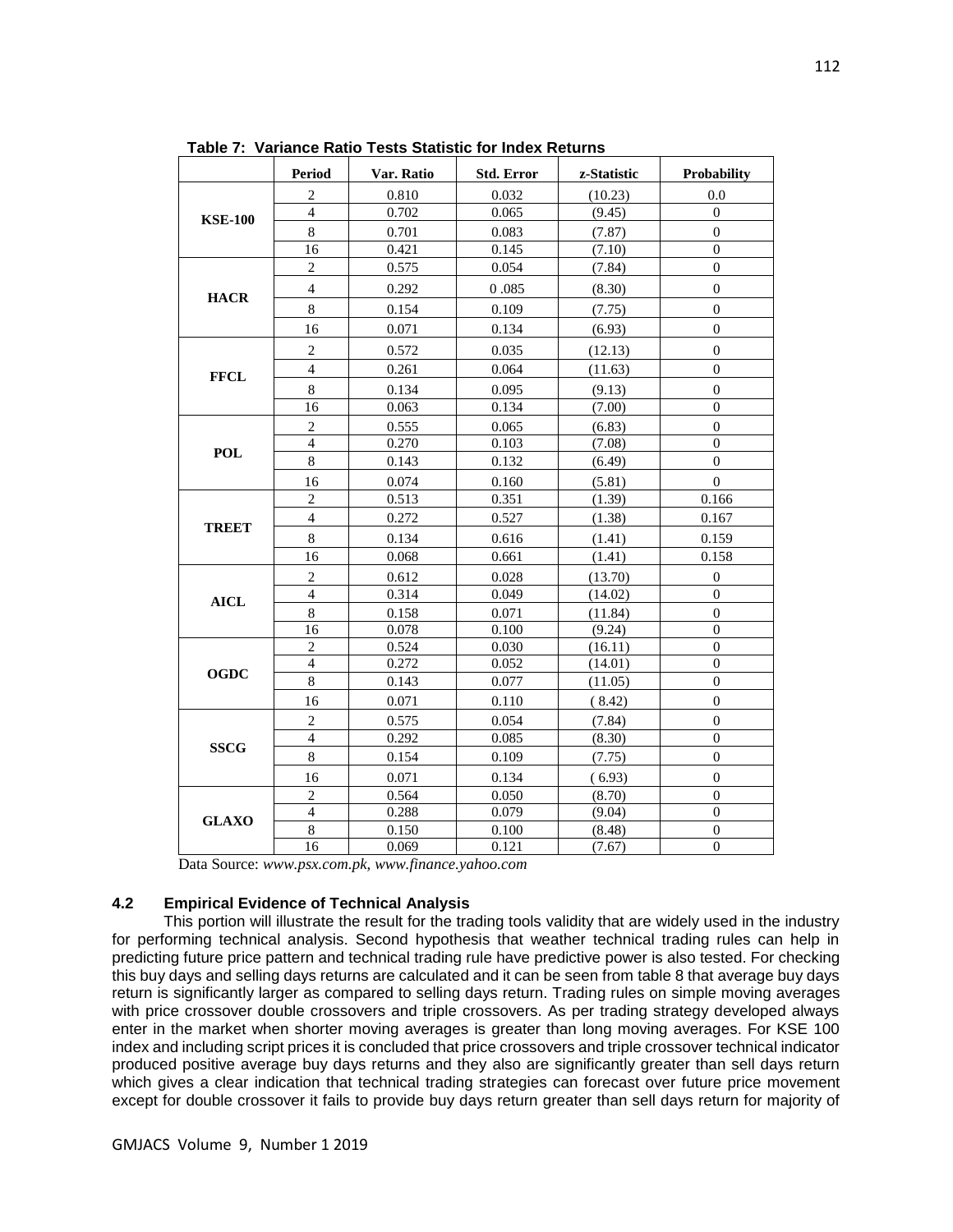the index/indices. Findings are not speculators for all index/indices technical trading rules generate positive buy days return and negative sell days return. However, seeing this it is concluded that second hypothesis exists. This hypothesis is tested for KSE 100 index and other selected sample of stock which gives the same result. Predictability of price movements gives further support that index/indices follows non-random walk. It also concludes that on selling days standard devotions are higher as compared to buying days which clearly states technical analysis give correct indication to be out of the market in higher riskier days.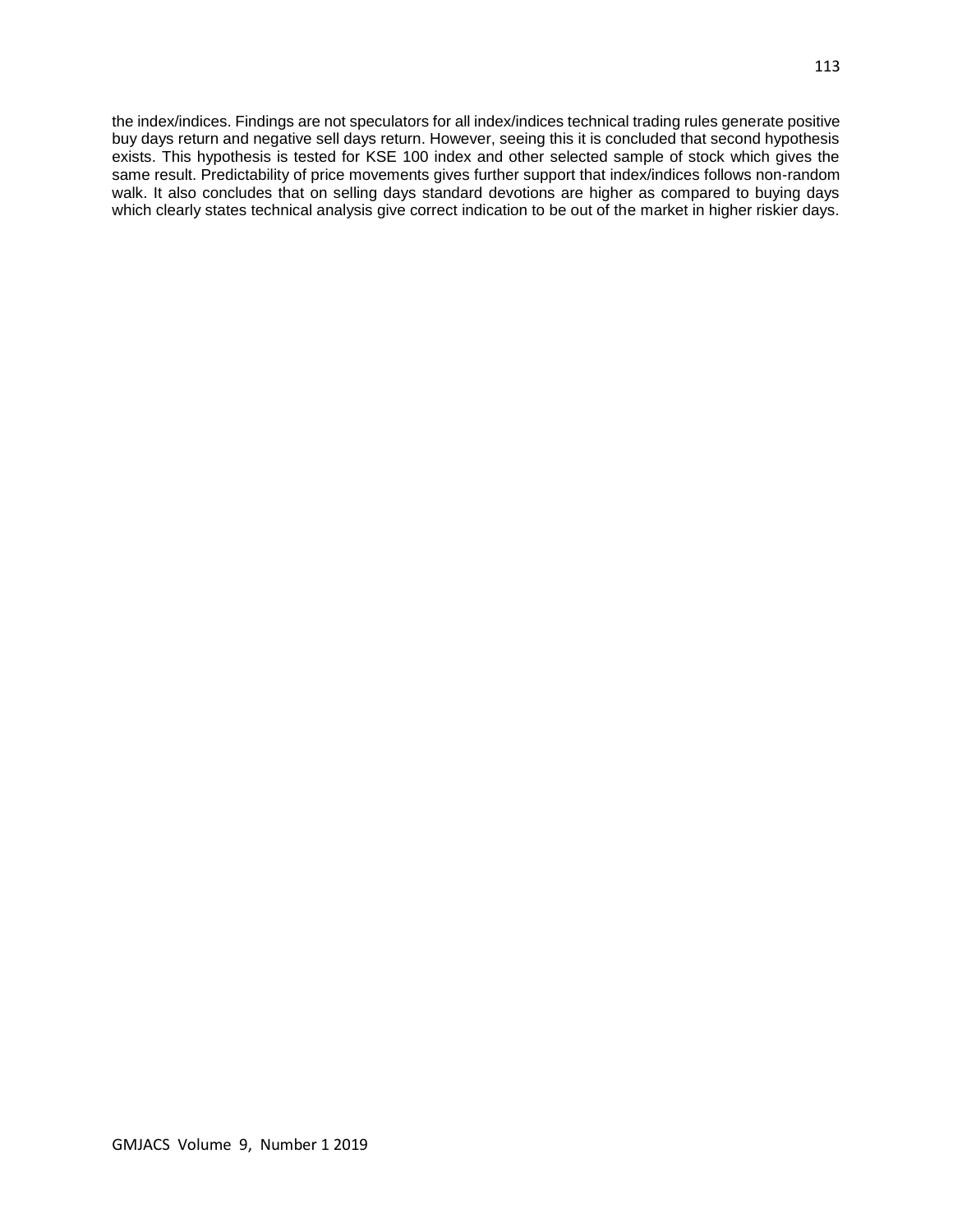| <b>Index</b> | <b>Strategy</b>            | <b>Trading Rule</b> | Mean(B) | St. Dev(B) | <b>Buying</b><br><b>Days</b> | Z Cal | Mean $(S)$ | St. Dev(S) | <b>Selling Days</b> | Z Cal   | Buy-Sell (t cal) | P Value |
|--------------|----------------------------|---------------------|---------|------------|------------------------------|-------|------------|------------|---------------------|---------|------------------|---------|
|              |                            | 50 Day SMA          | 0.23%   | 1.02%      | 2031                         | 10.15 | $-0.27%$   | 1.67%      | 979                 | $-5.06$ | 8.12             | 0.00    |
|              |                            | 150 Day SMA         | 0.15%   | 1.10%      | 2203                         | 6.42  | $-0.21%$   | 1.75%      | 707                 | $-3.18$ | 5.12             | 0.00    |
| <b>KSE</b>   | <b>Single</b><br>Crossover | 200 Day SMA         | 0.14%   | 1.13%      | 2250                         | 5.87  | $-0.18%$   | 1.78%      | 610                 | $-2.50$ | 4.21             | 0.00    |
| 100          |                            | SMA (50-150)        | 0.10%   | 1.24%      | 2146                         | 3.74  | 0.00%      | 1.47%      | 746                 | 0.00    | 1.23             | 0.11    |
|              | <b>Double</b><br>Crossover | SMA (50-200)        | 0.09%   | 1.23%      | 2218                         | 3.45  | $-0.02%$   | 2%         | 642                 | $-0.35$ | 1.74             | 0.04    |
|              | <b>Triple</b><br>Crossover | SMA (4-9-18)        | 0.25%   | 0.97%      | 1402                         | 9.58  | $-0.10%$   | 1.50%      | 1508                | $-2.59$ | 6.39             | 0.00    |
|              |                            | 50 Day SMA          | 0.57%   | 2.90%      | 1499                         | 7.62  | $-0.49%$   | 2.99%      | 1387                | $-6.10$ | 9.68             | 0.00    |
|              |                            |                     |         |            |                              |       |            |            |                     |         |                  |         |
|              | <b>Single</b>              | 150 Day SMA         | 0.40%   | 2.82%      | 1570                         | 5.62  | $-0.36%$   | 3.18%      | 1216                | $-3.95$ | 6.56             | 0.00    |
| <b>HCAR</b>  | <b>Crossover</b>           | 200 Day SMA         | 0.34%   | 2.81%      | 1603                         | 4.84  | $-0.30%$   | 3.24%      | 1133                | $-3.12$ | 5.41             | 0.00    |
|              | <b>Double</b>              | <b>SMA (50-150)</b> | 0.18%   | 3.38%      | 1586                         | 2.12  | $-0.08%$   | 2.95%      | 1191                | $-0.94$ | 2.27             | 0.01    |
|              | Crossover<br><b>Triple</b> | <b>SMA (50-200)</b> | 0.17%   | 3.03%      | 1586                         | 2.24  | $-0.06%$   | 3%         | 1150                | $-0.68$ | 2.04             | 0.02    |
|              | <b>Crossover</b>           | <b>SMA (4-9-18)</b> | 0.68%   | 3.16%      | 933                          | 6.58  | $-0.22%$   | 2.87%      | 1985                | $-3.41$ | 7.37             | 0.00    |
|              |                            | 50 Day SMA          | 0.35%   | 1.77%      | 1669                         | 8.08  | $-0.44%$   | 2.67%      | 1242                | $-5.80$ | 9.02             | 0.00    |
|              |                            | 150 Day SMA         | 0.22%   | 1.76%      | 1688                         | 5.12  | $-0.28%$   | 2.82%      | 1123                | $-3.33$ | 5.27             | 0.00    |
|              | <b>Single</b><br>Crossover | 200 Day SMA         | 0.20%   | 1.78%      | 1631                         | 4.53  | $-0.24%$   | 2.81%      | 1130                | $-2.87$ | 4.59             | 0.00    |
| POL          |                            | SMA (50-150)        | 0.05%   | 2.12%      | 1713                         | 0.98  | $-0.04%$   | 2.46%      | 1098                | $-0.54$ | 1.04             | 0.15    |
|              | <b>Double</b><br>Crossover | SMA (50-200)        | 0.04%   | 2.13%      | 1656                         | 0.76  | $-0.01%$   | 2%         | 1105                | $-0.13$ | 0.50             | 0.31    |
|              | <b>Triple</b><br>Crossover | <b>SMA (4-9-18)</b> | 0.36%   | 1.79%      | 1175                         | 6.91  | $-0.21%$   | 2.46%      | 1768                | $-3.59$ | 7.26             | 0.00    |

**Table 8: Trading Rules Strategies and Results**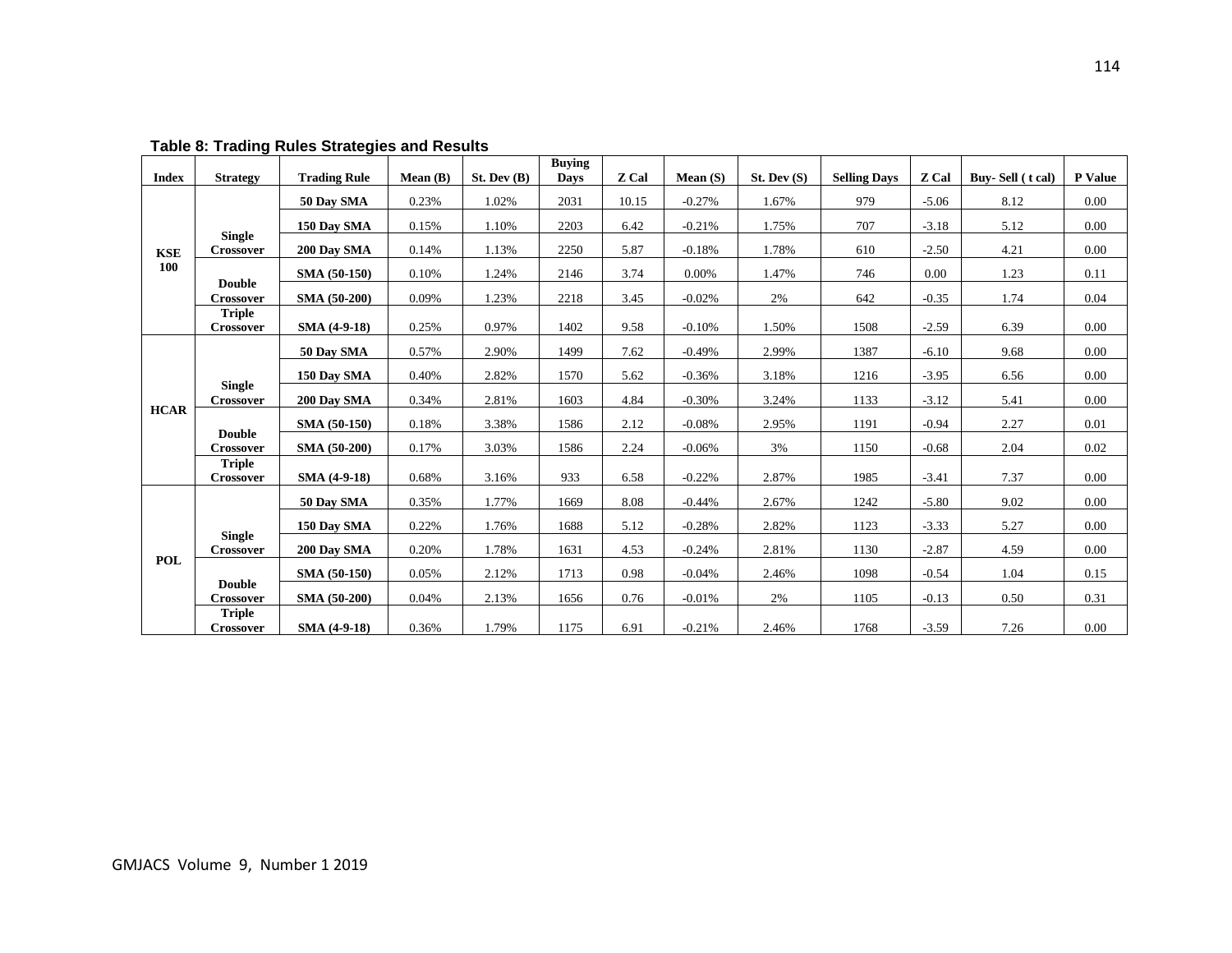|              |                         |                     |         |            |                    |       |            |            | <b>Selling</b> |         |                  |                |
|--------------|-------------------------|---------------------|---------|------------|--------------------|-------|------------|------------|----------------|---------|------------------|----------------|
| <b>Index</b> | <b>Strategy</b>         | <b>Trading Rule</b> | Mean(B) | St. Dev(B) | <b>Buying Days</b> | Z Cal | Mean $(S)$ | St. Dev(S) | <b>Days</b>    | Z Cal   | Buy-Sell (t cal) | <b>P</b> Value |
|              |                         | 50 Day SMA          | 0.48%   | 2.45%      | 1651               | 7.95  | $-0.61%$   | 2.82%      | 1235           | $-7.60$ | 10.87            | $\overline{0}$ |
|              |                         | 150 Day SMA         | 0.24%   | 2.41%      | 1751               | 4.16  | $-0.33%$   | 2.94%      | 1035           | $-3.62$ | 5.27             | $\overline{0}$ |
| <b>AICL</b>  | <b>Single Crossover</b> | 200 Day SMA         | 0.19%   | 2.40%      | 1767               | 3.33  | $-0.24%$   | 3.02%      | 969            | $-2.47$ | 3.78             | $\mathbf{0}$   |
|              |                         | SMA (50-150)        | 0.05%   | 2.49%      | 1741               | 0.84  | 0.00%      | 2.86%      | 1045           | $-0.03$ | 0.50             | 0.309          |
|              | <b>Double Crossover</b> | SMA (50-200)        | 0.05%   | 2.48%      | 1812               | 0.77  | $-0.03%$   | 3%         | 924            | $-0.27$ | 0.17             | 0.433          |
|              | <b>Triple Crossover</b> | SMA (4-9-18)        | 0.38%   | 2.55%      | 1031               | 4.77  | $-0.17%$   | 2.73%      | 1887           | $-2.68$ | 5.41             | $\overline{0}$ |
|              |                         | 50 Day SMA          | 0.75%   | 3.13%      | 949                | 7.38  | $-0.52%$   | 3.72%      | 1220           | $-4.89$ | 8.64             | $\overline{0}$ |
|              |                         | 150 Day SMA         | 0.45%   | 3.41%      | 833                | 3.81  | $-0.25%$   | 3.42%      | 1236           | $-2.57$ | 4.56             | $\overline{0}$ |
| <b>TREET</b> | <b>Single Crossover</b> | 200 Day SMA         | 0.38%   | 3.27%      | 799                | 3.29  | $-0.20%$   | 3.43%      | 1220           | $-2.04$ | 3.83             | $\mathbf{0}$   |
|              |                         | SMA (50-150)        | 0.14%   | 3.40%      | 1156               | 1.40  | $-0.10%$   | 3.48%      | 913            | $-0.87$ | 1.53             | 0.0625         |
|              | <b>Double Crossover</b> | SMA (50-200)        | 0.18%   | 2.88%      | 1147               | 2.12  | $-0.17%$   | 4%         | 872            | $-1.28$ | 2.24             | 0.0125         |
|              | <b>Triple Crossover</b> | SMA (4-9-18)        | 0.78%   | 3.48%      | 697                | 5.92  | $-0.32%$   | 3.51%      | 1504           | $-3.54$ | 6.90             | $\overline{0}$ |
|              |                         | 50 Day SMA          | 0.32%   | 1.75%      | 1694               | 7.53  | $-0.37%$   | 2.16%      | 1226           | $-6.01$ | 9.33             | $\overline{0}$ |
|              |                         | 150 Day SMA         | 0.20%   | 1.84%      | 1632               | 4.39  | $-0.22%$   | 2.07%      | 1188           | $-3.66$ | 5.55             | $\overline{0}$ |
| <b>OGDC</b>  | <b>Single Crossover</b> | 200 Day SMA         | 0.20%   | 1.87%      | 1603               | 4.28  | $-0.21%$   | 2.05%      | 1167           | $-3.50$ | 5.37             | $\overline{0}$ |
|              |                         | SMA (50-150)        | 0.09%   | 1.93%      | 1615               | 1.87  | $-0.05%$   | 1.98%      | 1205           | $-0.88$ | 1.81             | 0.0352         |
|              | <b>Double Crossover</b> | SMA (50-200)        | 0.09%   | 1.94%      | 1613               | 1.87  | $-0.06%$   | 2%         | 1157           | $-1.02$ | 1.94             | 0.02635        |
|              | <b>Triple Crossover</b> | SMA (4-9-18)        | 0.34%   | 1.89%      | 1142               | 6.09  | $-0.16%$   | 1.95%      | 1810           | $-3.48$ | 6.94             | $\overline{0}$ |
|              |                         | 50 Day SMA          | 0.42%   | 2.10%      | 1327               | 7.28  | $-0.37%$   | 2.23%      | 1536           | $-6.50$ | 9.84             | $\overline{0}$ |
|              |                         | 150 Day SMA         | 0.25%   | 2.21%      | 1254               | 4.00  | $-0.20%$   | 2.13%      | 1509           | $-3.65$ | 5.36             | $\overline{0}$ |
| <b>GLAXO</b> | <b>Single Crossover</b> | 200 Day SMA         | 0.23%   | 2.19%      | 1266               | 3.74  | $-0.19%$   | 2.19%      | 1447           | $-3.31$ | 4.94             | $\overline{0}$ |
|              |                         | SMA (50-150)        | 0.01%   | 1.99%      | 1427               | 0.19  | 0.00%      | 2.37%      | 1336           | $-0.04$ | 0.15             | 0.439          |
|              | <b>Double Crossover</b> | SMA (50-200)        | 0.03%   | 2.02%      | 1357               | 0.49  | $-0.01%$   | 2.4%       | 1356           | $-0.17$ | 0.38             | 0.353          |
|              | <b>Triple Crossover</b> | SMA (4-9-18)        | 0.23%   | 2.29%      | 956                | 3.08  | 0.11%      | 2.18%      | 1939           | 2.19    | 3.78             | $\overline{0}$ |
|              |                         | 50 Day SMA          | 0.45%   | 2.72%      | 1635               | 6.70  | $-0.50%$   | 3.08%      | 1273           | $-5.79$ | 8.657            | $\overline{0}$ |
|              |                         | 150 Day SMA         | 0.27%   | 2.56%      | 1588               | 4.20  | $-0.27%$   | 3.29%      | 1220           | $-2.87$ | 4.744            | $\overline{0}$ |
|              | <b>Single Crossover</b> | 200 Day SMA         | 0.28%   | 2.53%      | 1533               | 4.33  | $-0.26%$   | 3.30%      | 1225           | $-2.75$ | 4.699            | $\Omega$       |
| <b>FFC</b>   |                         | SMA (50-150)        | 0.08%   | 2.51%      | 1542               | 1.25  | $-0.02%$   | 3.34%      | 1266           | $-0.21$ | 0.87             | 0.1912         |
|              | <b>Double Crossover</b> | SMA (50-200)        | 0.11%   | 2.51%      | 1491               | 1.69  | $-0.05%$   | 3%         | 1267           | $-0.54$ | 1.44             | 0.0749         |
|              | <b>Triple Crossover</b> | SMA (4-9-18)        | 0.33%   | 2.72%      | 1023               | 3.87  | $-0.11%$   | 3.00%      | 1917           | $-1.60$ | 3.9618           | $\overline{0}$ |

**Table 8: Trading Rules Strategies and Results**

Data Source: *www.psx.com.pk, www.finance.yahoo.co*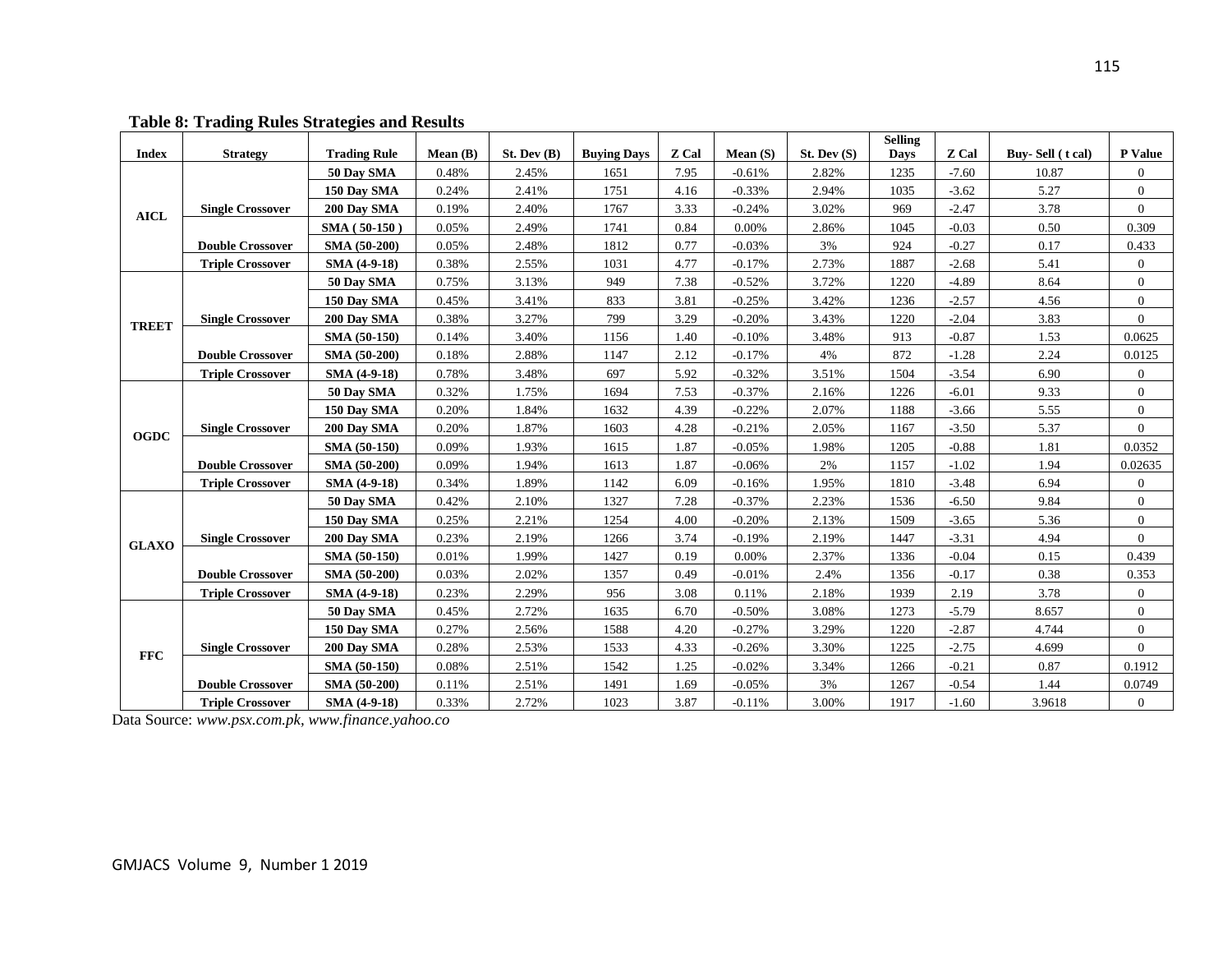For further checking moving average convergence divergence indicator is used which is considered to be the best indicators in technical analysis. Buy days returns are significantly greater than 0 while sell days retunes are also significantly less than 0 and their exist a significant difference between by days return and sell days return. Buy days return are significantly higher than sell day returns.

| <b>MACD</b>         | $KSE - 100$ | <b>HCAR</b> | <b>FFC</b> | <b>POL</b> | <b>AICL</b> | <b>TREET</b> | <b>OGDCL</b> | <b>GLAXO</b> |
|---------------------|-------------|-------------|------------|------------|-------------|--------------|--------------|--------------|
| Mean (B)            | 0.15%       | 0.29%       | 0.21%      | 0.17%      | 0.32%       | 0.23%        | 0.16%        | 0.11%        |
| St. Dev (B)         | 1.04%       | 3.20%       | 2.69%      | 1.82%      | 3.79%       | 2.55%        | 1.76%        | 2.45%        |
| <b>Buying Days</b>  | 2022        | 1501        | 1633       | 1691       | 951         | 1667         | 1706         | 1306         |
| Z Cal               | 6.49        | 3.51        | 3.16       | 3.85       | 2.60        | 3.69         | 3.75         | 1.62         |
| Mean (S)            | $-0.10%$    | $-0.16%$    | $-0.17%$   | $-0.18%$   | $-0.21%$    | $-0.24%$     | $-0.13%$     | $-0.08%$     |
| St. Dev (S)         | 1.66%       | 2.79%       | 3.17%      | 2.68%      | 3.30%       | 2.83%        | 2.16%        | 2.00%        |
| <b>Selling Days</b> | 1012        | 1406        | 1299       | 1244       | 1242        | 1243         | 1238         | 1581         |
| Z Cal               | $-1.92$     | $-2.15$     | $-1.93$    | $-2.37$    | $-2.24$     | $-2.99$      | $-2.12$      | $-1.59$      |
| Buy-Sell (t cal)    | 4.46        | 4.086       | 3.462      | 3.983      | 3.453       | 4.606        | 3.828        | 2.258        |
| <b>P</b> Value      | 0           | 0           | 0          | 0          | 0           | 0            | 0            | 0.0119       |

### **Table 9: MACD technique results.**

Data Source: *www.psx.com.pk, www.finance.yahoo.com*

 It can be seen from table 9 that at 5% level of significance all index shows buy day returns significantly higher than sell days return again confirms the predictability of the stock price and conclude that technical analysis is valid for Karachi stock market. AICL give the highest average return about 0.32% daily. GLAXO is considered to be weakest of all in term of returns.

 Lastly third hypothesis that buy-hold strategy will outperform technical trading returns is tested .One sample t test is used to check whether buy days return are significantly larger then sell days return, using the one sample t-test can see from table that except for KSE-100 index all indices are not able to generate positive returns also GLAXO has the lowest daily average returns. TREERT prices are more volatile while holding the stock. With the critical value of 1.645 and 5% level of significance, average daily return for buy and hold strategy is not statistically significant. This concludes that technical analysis can outperform buyhold strategy. GLAXO is the riskiest in terms of risk per unit return.

| Index/Indices             | <b>KSE-100</b> | <b>HCAR</b> | <b>FFC</b> | <b>POL</b> | <b>TREET</b> | <b>AICL</b> | <b>OGDC</b> | <b>GLAXO</b> |
|---------------------------|----------------|-------------|------------|------------|--------------|-------------|-------------|--------------|
| <b>Average Return</b>     | 0.067%         | 0.061%      | 0.042%     | 0.016%     | 0.025%       | 0.024%      | 0.034%      | 0.004%       |
| <b>Standard Deviation</b> | 1.285%         | 2.992%      | 2.913%     | 2.226%     | 3.527%       | 2.672%      | 1.942%      | 2.212%       |
| <b>Number of Davs</b>     | 3058           | 2934        | 2956       | 2959       | 2217         | 2934        | 2968        | 2911         |
| Z Cal                     | 2.890          | 1.111       | 0.785      | 0.386      | 0.333        | 0.488       | 0.953       | 0.108        |

#### **Table 10: Technical Analysis Outperforming the Market**

Data Source: *www.psx.com.pk[, www.finance.yahoo.com](http://www.finance.yahoo.com/)*

 This research examined the validity of both random walk and technical analysis for the KSE 100 index and selected sample stocks and concluded that stock price follows random walk and moving average techniques can be used to study market trends and behavior for the period between 2004 and 2016. Three different form of random walk is tested in the research. To test the hypothesis of non-random walk all three forms of random walk describe by Campbell, Lo & MacKinlay (1998) are tested by use of different parametric and non-parametric statistical test. Distribution of return test, Run test and BDS test for *Random walk 1* RW (1). Results conclude that KSE-100 index and selected indices returns are not IID random variable and therefore doesn't follows normal distribution. RUNS test is used as a non-parametric test to check if the return series are IID random variable. The basic idea of using run to test if variable is truly i.i.d or not. BDS test checked the hypothesis that the successive price changes are not identically distributed random variable (RW1 hypothesis).Run test is used to check if the returns are IID the basic advantage of run test is that it doesn't required the sample to be normally distributed. If the runs are at extreme (both on positive side and negative side) it gives a clear indication that there is a pattern in price. This study also conclude that for all embedding dimension KSE 100 index and selected indices P value of all selected stock are less than 5% which shows clear rejection of null hypothesis of random walk except for TREET script and dimension 2 and 3 with ε equal to 2 times of standard deviation. Q-test, Autocorrelation test for *Random*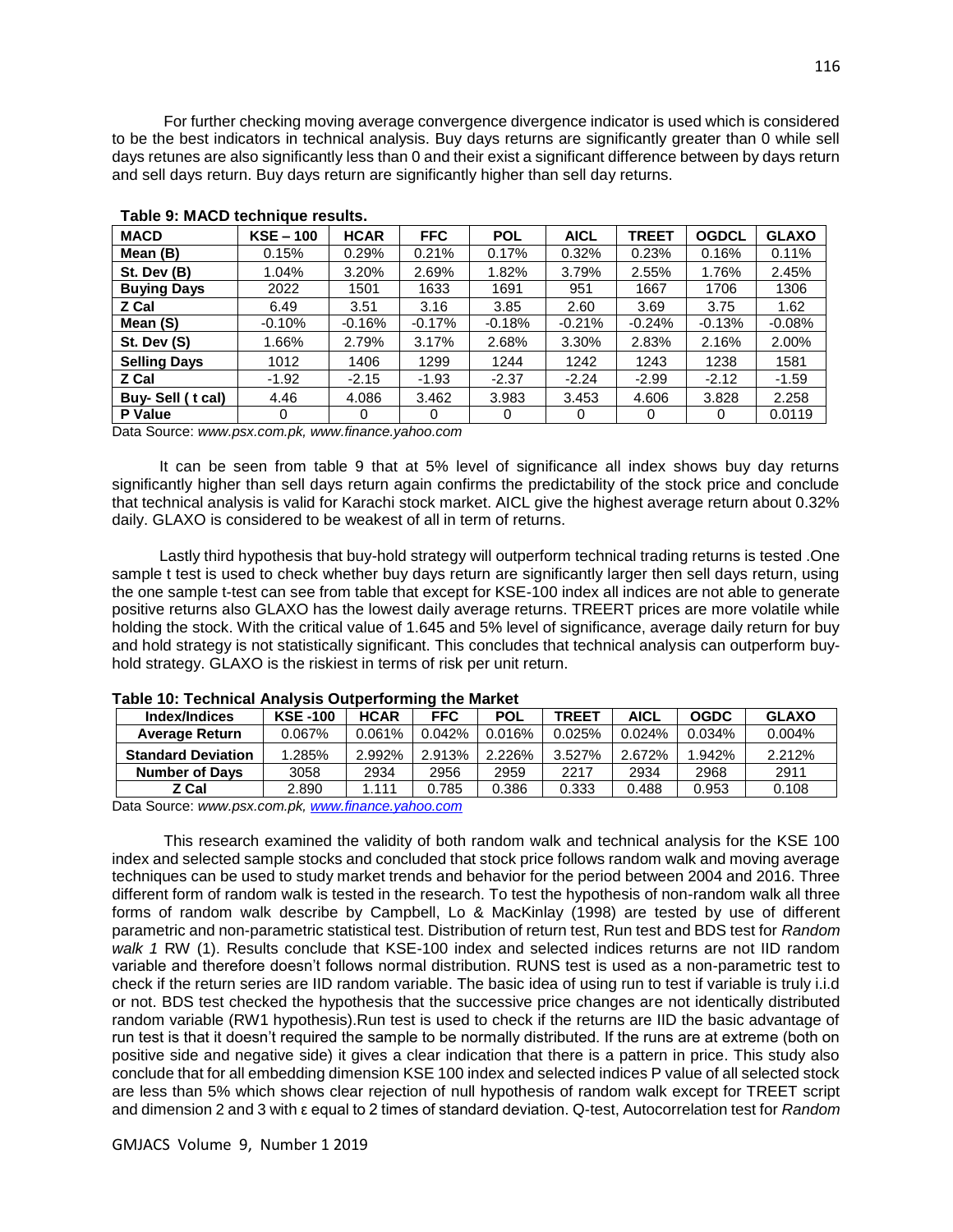*walk 3* RW (3) and found that their exist no auto correlation between stock returns Autocorrelation are calculated up to 16th lag at all lag there exists significant autocorrelation which give a clear indication of non-random walk in stock prices at different lag. Last but not the least the property of all three types of random walk which is the linearity of increments is tested using variance ratio test. To check whether the increments in all type of random walk is linear function of its time variance ratio test is used. Research found support for first hypothesis: that KSE-100 index and selected indices followed a non-random walk. Findings are therefore same with previous studies Irshad and Sarwar (2012) checked weak form of efficiency of Karachi stock market for sample period (1998-2012) which fails to prove efficiency of the Karachi Stock Market and conclude stock price did not follows random walk hypothesis further Mudassar et al (2013) concluded that based on the past information and historical trend of the market, investors were able to generate abnormal profits from the securities/investments.

 It is also observed that moving averages strategies on KSE-100 index and selected indices, has worked in terms of profitable return. Both Moving average (single crossovers, Double crossovers and triple crossovers) and MACD technique was used to check the market trend and for better informed decision so it can be concluded that technical analysis is valid for Pakistani stock market. Lastly third hypothesis is checked that buy-hold strategy will outperform technical trading returns. For this purpose one sample t-test is used and concluded that except for KSE-100 index all indices cannot provide positive (significantly positive) rates of returns with the rejection region of 1.645 and 5% level of significance, average daily return of stock price for buy-hold strategy is not statistically significant. This concludes that technical analysis can outperform buy-hold strategy. Also third hypothesis that technical analysis is not useful to beat the holding of stock for specific period is rejected. Furthermore, in this research only focused on first two pillar of technical analysis which are market trends and its consistency. So it is concluded that KSE 100 index and other selected sample of stock doesn't follow any form of random walk and technical analysis have predictive power which can be clearly seen form the results that using technical analysis average buy days return are significantly higher then sell days return further it can also be seen that standard deviations of number of buy days returns are lower as compared the sell days return which indicates that technical inlays produce higher returns in buying days as compared to selling days return with a low level of risk (standard deviation) in comparison. It is also concluded with the result that buy and hold strategy doesn't produce statistically significant returns however technical trading returns are statistically significant with almost the same level of risk so one can infer that technical trading techniques are handy tool to beat buy and hold strategy.

## **5. Discussion**

 The randomness or the non-randomness of the stocks and other financial assets is an issue which has been widely explored by number of researchers in the sake of market efficiency debate and keeping in view the growing activities of the speculators and other investors across the globe. The primary concern was to investigate the validity of Random walk hypothesis and technical analysis (used to predict the future price movements) in Pakistani Stock market. The results was similar to previous studies that stock price doesn't follow random walk model which implies that Pakistan stock market is not an efficient market and the same result was concluded by Hussain, Hamid, Akash, and Khan (1997) while checking random walk in Pakistani equity market. The random walk theory is important because it is directly linked with the market efficiency which states that if the market is efficient, stock prices will always show a random pattern revisited by Irshad and Sarwar (2012), while checking weak form of efficiency of Pakistan Stock market it was concluded that market is weak form inefficient and fundamental and technical analysis can be used to get abnormal profits. Most of the previous researches only focused on testing first form of Random walk with independent and identically distributed returns assumptions i.e. IID returns, however exploring more studies it is found that there exist three different form of random walks with a slight difference in properties. According to Campbell, Lo & MacKinlay (1998), "*there is more than one meaning or explanation for random walk, depending on the nature of increments (returns), and the dependence that exists between increments (returns) in different definite time intervals"*. The first form model (RW1) emphasizes that successive price change must have IID. This random walk has clear cut assumptions that time series of successive price change or returns are independent and price changes follows same distributions. Random walk 2 (RW2) assumes the return series to be independent but they are not necessarily from the same distributions. If the assumption of independence is removed and the assumption of uncorrelated increments is added it will be the third form of random walk. This research tested for all above form of random walk for stocks traded in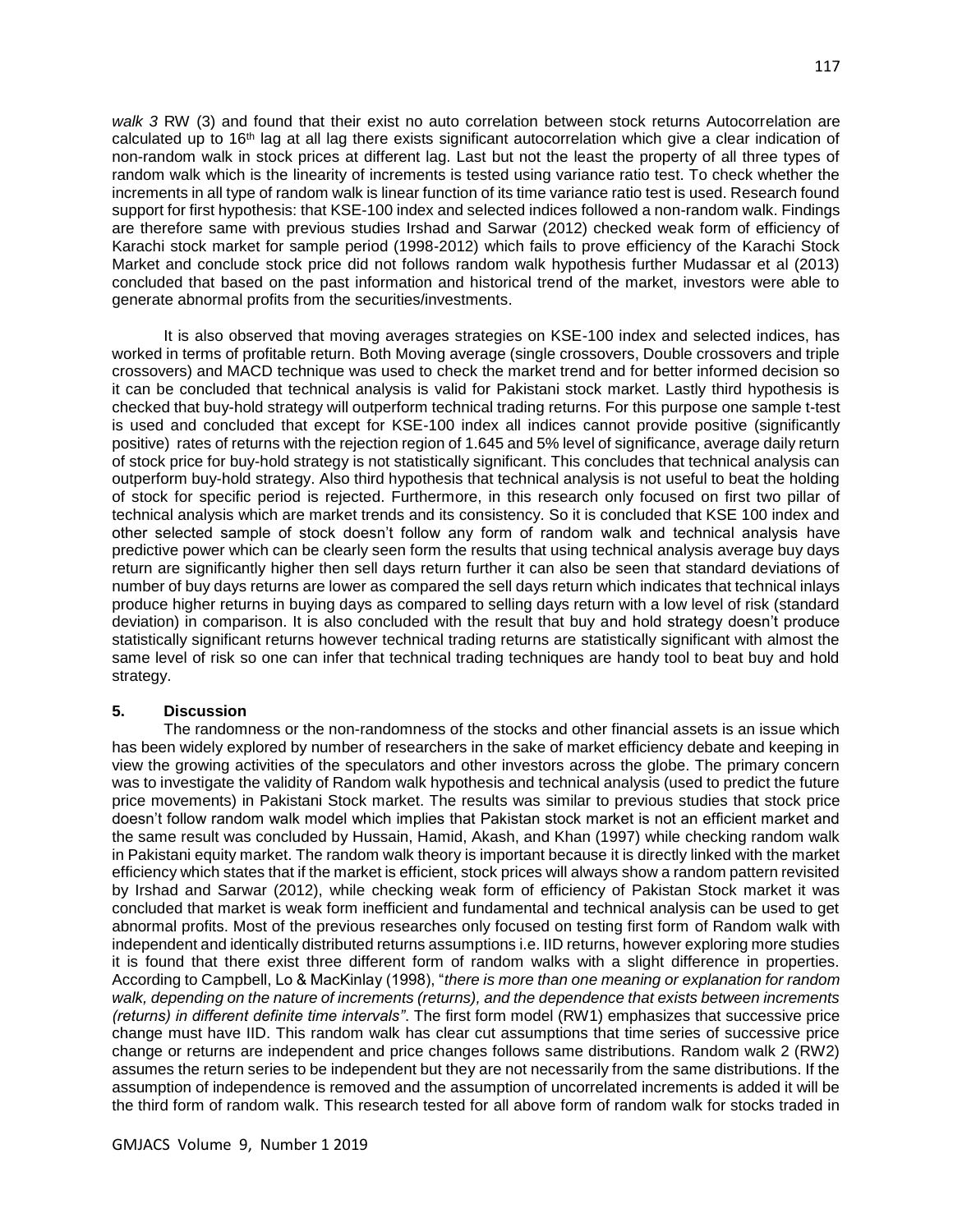Pakistan stock exchange and for KSE 100 index itself and found that stock price doesn't satisfy these assumption not in any form of random walk this result is similar to Gustafson, D (2012) while checking validity of technical analysis for Swedish stock market found that prices doesn't follow any form of random walk.

 Market must possess high liquidity and good regulatory to become developed market, Pakistan Stock exchange is considered to be emerging stock market of the world due to its fast growth. It was concluded by (Zeren 2012) that developed market are always efficient, however majority of the emerging markets proves to be inefficient which is consistent to our result. Regarding validity of technical analysis it is found the same result has been developed from testing random walk both asserts that historical price have much information in it and which help technical analysis rules to perform more profitable than just by buy- hold. This was consistent with the previous research by Metghalchi et al (2005) which concluded that moving averages technique can outperform buy and hold strategy. The same was concluded by Chan (1998) that developed market failed to support technical analysis however emerging market fully support technical analysis strategies.

 Stock market plays a vital role in the economy. The most important functions of stock market is to allot efficiently the share price on the scale of supply and demands and to allow the investor to allocate their investments. Stock buyers will always represents demand and stock seller always represents supply. If there are a lot of seller for one particular stock and very less buyer then the price of stock will go down. But on the other hand, if there a more buyer then seller the stock price will go up definitely. As according to Inam (2017) the investments in stock market then utilized in the growth of the economy. If markets are efficient and all market players have same information about the companies (already incorporated in the stock price of the respective stock), then investment can be utilized in the most effective manner. But if the market is not efficient these investments cannot be utilized in effective manner. However, there is a very important role of the regulatory authority like state bank and security and exchange commission of Pakistan to protect the investments of the individuals.

 This research finds that the Karachi Stock exchange is weak form inefficient and doesn't follows random walk, suggesting an opportunity to make speculative gains to exist for the investors, which all investors, other players and markets analyst can exploit. Further technical analysis widely used by market technicians however very less research work has been done to check the effectiveness of technical analysis and it is not well used by the academicians, though technical analysis is very handy in Pakistani Stock Market. Also, it can be seen that trading strategies applied for buy days return have produced positive returns with low level of risk. Similarly, for selling days the returns are negative and the deviations are very high which concludes that technical analysis give buy signal if market have positive return with a smaller number of deviations however sell signal is generated when market have negative return on higher standard deviations. Despite measures are taken in this research to understand the random walk behavior of stock market in the context of PSE, researchers find certain limitations of this study, such as, time constraints and limited resources, small size of population from only one stock exchange (PSE); the largest stock exchange of Pakistan and paucity of scientific research conducted on the topic in Pakistani context. This research points out very few aspects of technical analysis though it is a very huge and drastic field. Also, it not only goes with the numbers but also with the investor sentiments.

#### **6. Conclusion and Recommendations**

 This research has been conducted keeping the idea in mind that it is important for the investors as well as the government both to have more effective financial market's information system. This positive change in mind, not only, positively impacts the economy of the country but also on individuals. In the less risky environment, there will be a peace of mind that something will not deviate beyond expectations. Financial markets of developed countries normally operate as weak form efficient (not supported by past price, volume and trend), thus not giving chance for the investors to generate abnormal profits from the securities. Rational investor will always look for the maximum return with the lower level of risk and deviation. However, some of the time markets prove efficient against the trading strategies of the investment analyst and fund managers and the prices of the market cannot be predicted accurately. To check the validity of random walk all three form of random walk have been tested and found that Pakistani stock market doesn't follows random walk and price movements are predictable this is perhaps because of the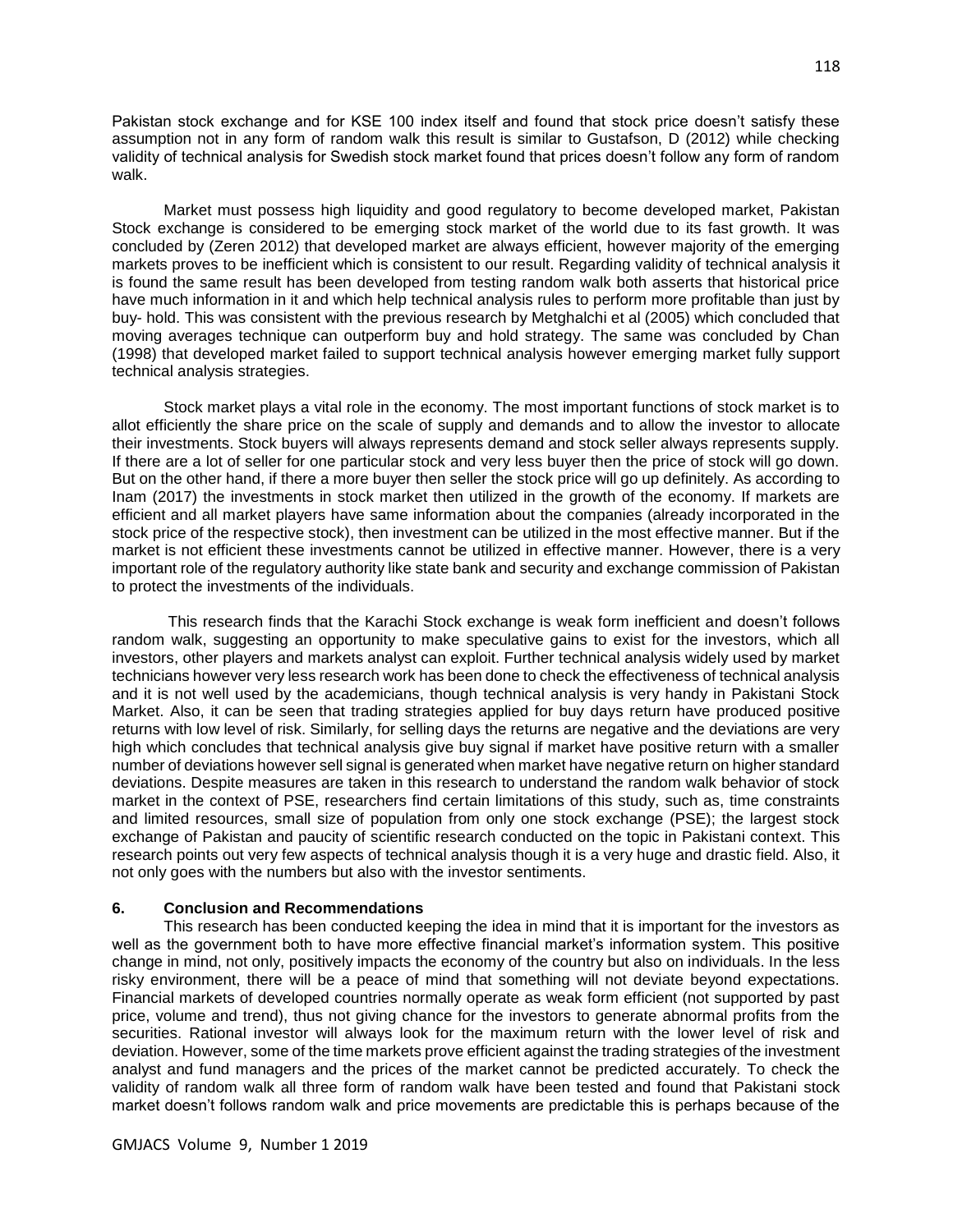fact that market is inefficient and unable to absorb the information quickly. It is also concluded that Karachi stock market is an in-efficient financial market that cannot adjust any new available information very quickly and efficiently on daily basis and the prices of the securities that are listed for trading at PSE can be predicted as this market can be beaten to gain any additional returns. Further dimensions of the research are tested regarding validity of technical analysis and found that moving average techniques can be used to outperform market and beat buy and hold strategy. The regulatory body of Pakistan "Securities and Exchange Commission of Pakistan (SECP)" needs to take stand for improving efficiency of the Karachi stock market. They must regulate the exchange with good and more strict polices so that it will help market to grow and also will increase the confidence level in investors. However, security and economic conditions of Pakistan has major concerns in this regard and there is need of greater attention from government, policy makers and of all other stakeholders. Further study and analysis is recommended in case of comparative analysis for getting revolutionary and innovative results regarding rest of the stock exchanges behavior. In terms of strategies for the investors, the study finds that the Karachi stock market is weak form inefficient through the use of different statistical test, as such this provides an opportunity to more sharp and informed investors to earn returns greater than those of the market through the use of trading strategies that incorporate past price information such as moving averages techniques in technical analysis given that transaction cost is minimal.

 Policy makers and the regulatory authorities need to escalate efforts to strongly pursue substantial reforms to improve and strengthen the quality of the information flow. One useful way to achieve this would be to encourage more institutional investors to actively participate on the PSE. The regulatory authorities of Pakistan like SECP ensures that they will apply the best practices and standards use by other efficient market and in order to fill this gap they will use good technologies used by other developed countries, uses of advance trading software's and bigger database information and easily extractable historical record. This market inefficiency can lead to many problems but from investor point of view it is easier to take advantage of the price difference and making profits but this fact is true only for those investors who are well informed in the market it is an ideal situation that all buyer and seller are well informed but so it can be bigger loss to beginner investors in stock markets.

 It is recommended that SECP should take serious actions on regulating Pakistani stock market so that these price efficiencies are minimized and everybody will get fair chance to earn profit. Also, it will open the doors for the foreign investor to invest in market. It is also recommended to universities that technical analysis must be added as part of curriculum because now a day's investment professionals are using these techniques along with the fundamentals. There is definitely a need of more research at academic level for technical analysis as it is a vast field with a lot of dimensions in investment management.

#### **References**

- Ahmed S, W. (2015) *Profitability of technical analysis rules in emerging and developed markets: Review",*  China-USA Business Review, 14(10), 495-503
- Allan, A. (2017) *Basics of stock market trends: myths and realities, Harvard Business Review, 48(2) 133- 148.*
- Allen, F. & Karjalainen, R. (1999), *Using genetic algorithms to find technical trading rules, Journal of Financial Economics*, 51, 245-271.
- Black. (1990). *Random walk and technical analysis of stock", Journal of Financial Economics,* 41 (1): pp. 77-84.
- Blake, T. (2016). Weak and strong form of EMH and their effects on stock gains, Journal of Financial Economics 64 (2), 36-88
- Brooks, C. (2002). I*ntroductory econometrics for finance*". Cambridge, Cambridge University Press.
- Brock, W, Lakonishok, J and LeBaron, B. (1992). Simple technical trading rules and the stochastic properties of stock returns, Journal *of Finance*, 47, 1731−1764.
- Campbell J, Y, Lo AW, MacKinlay A,C. (1998). *The econometrics of financial markets.*, Princeton University Press, New Jersey.
- Craig, A and Parbery, S. (2005). *Is smarter better? A comparison of adaptive, and simple moving average trading strategies"*. Research in International Business and Finance, 19, 399−411.
- Cootner, R. (1964). *The Random Character of Stock Market Price", McGraw Hill, USA.*
- Dow, J. (1900). *Stock market and economic health", Dow Jones Publications, p-34.*